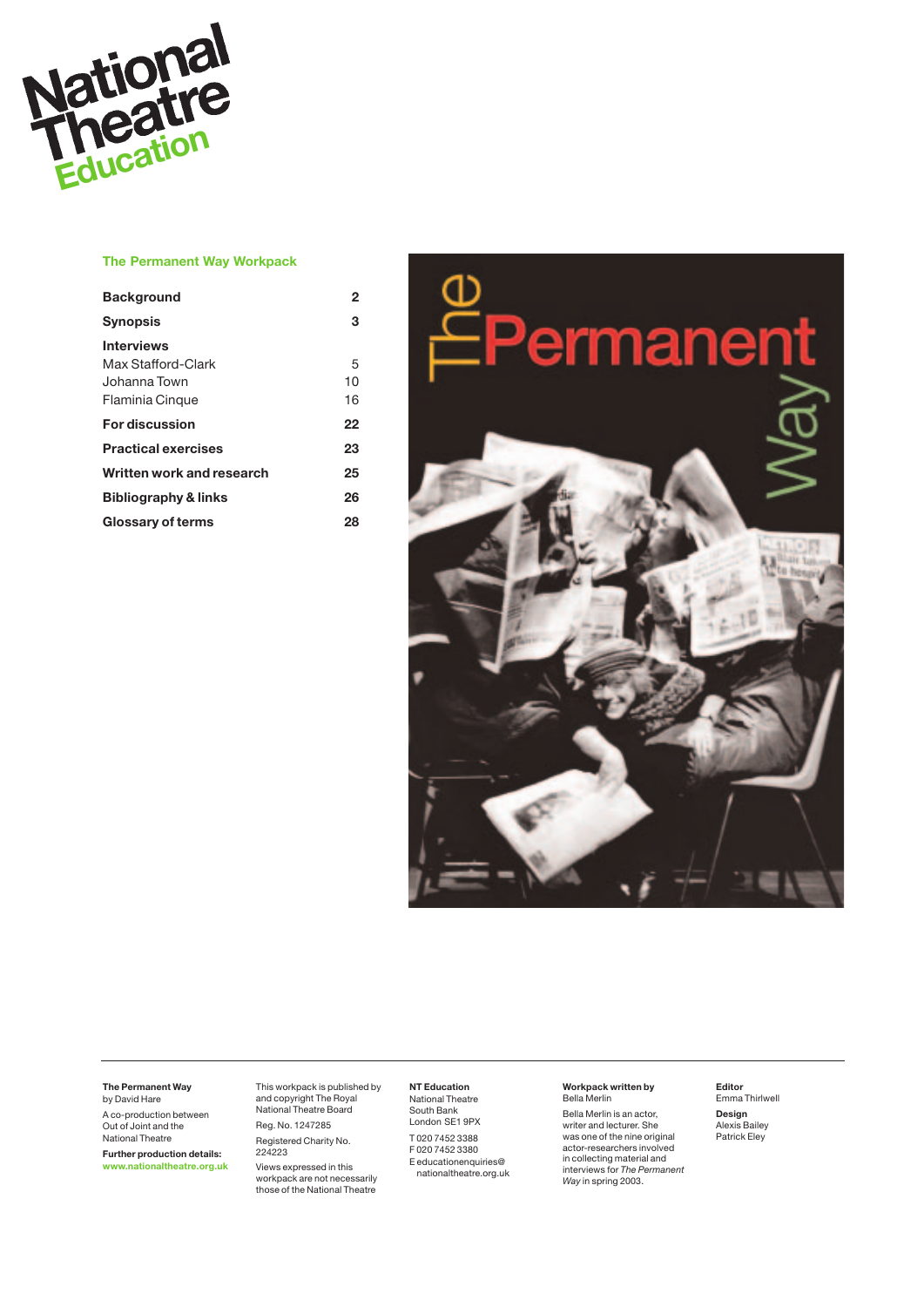# The play

#### **How the play came about**

During a meeting in November 2002 between the director of Out of Joint theatre company, Max Stafford-Clark, and the playwright, David Hare, it became clear that both theatre practitioners were keen to work together again. It was, after all, some time since their last collaboration on *Fanshen* for Joint Stock in 1976. They agreed that if a mutually intriguing subject could be found, then the two men would be eager to explore it. That night, Max sent David a copy of Ian Jack's short book, *The Crash that Stopped Britain*, which examines the Hatfield rail disaster in October 2000. The next morning the Playwright rang the Director: this was it – they had found something promising!

In February 2003, Max and David – along with Assistant Director, Matt Wilde – assembled a troupe of nine actors, some of whom he had worked with before (myself included) and some of whom were new faces. Their task was to discover if there was sufficient material for a play. Two weeks of practical research followed. In groups of two or three – sometimes with Max, sometimes with David, sometimes with tape recorders, usually without – the actors set off to interview a host of people who had been involved with or had encountered the railways since their privatisation in 1991. The interviewees included union leaders and heads of train operating companies, as well as survivors and bereaved from the four major

Lloyd Hutchinson & Bella Merlin photo John Haynes



train crashes that had occurred since 1997. During one rush-hour, we stood on Waterloo Station and asked obliging commuters what they thought of the train services. Maxine Peake and Matthew Dunster even donned red uniforms and spent the day serving in the buffet car and clipping tickets on a train up the West Coast Mainline. On our return from the interviews and encounters, we fed the information back *in character* to Max, David and the other actors. In other words, if three people had interviewed the Chief Executive of Virgin Trains, then those three – regardless of age or gender – would adopt that person's appropriate physical stance and vocal tone and answer questions asked by the rest of the group. In this way, David was presented with the actors' 'filter' or interpretation, so that vocal, physical and psychological details became as important in his construction of the play as the factual information itself. By the end of the fortnight's research, David had written a piece of drama, using the material collated to date which was performed to an invited audience, including Nicholas Hytner (Director of the National Theatre) and Graham Cowley (Producer of Out of Joint). Shortly after, programming began.

#### **Synopsis of** *The Permanent Way*

In many ways, *The Permanent Way* follows the structure of a mini classical tragedy. Structurally, there are five 'Acts', within which characters claim centre-stage for a while and then pass the narrative baton on to another character or group. It opens with a Prologue set on a commuter train travelling into London: nine characters present various attitudes and opinions about Britain today, public transport and social apathy. Beginning fairly naturalistically on a station platform and ending in an absurdist flurry of tearing newspapers and commuter madness, the Prologue then segues into 'Act One'.

'Act One' consists of four scenes. First of all, we meet three of the men-in-suits who decided how the railways should be privatised and then floated in the City. These characters are a High Powered Treasury Thinker, a Senior Civil Servant and an Investment Banker. Thereafter,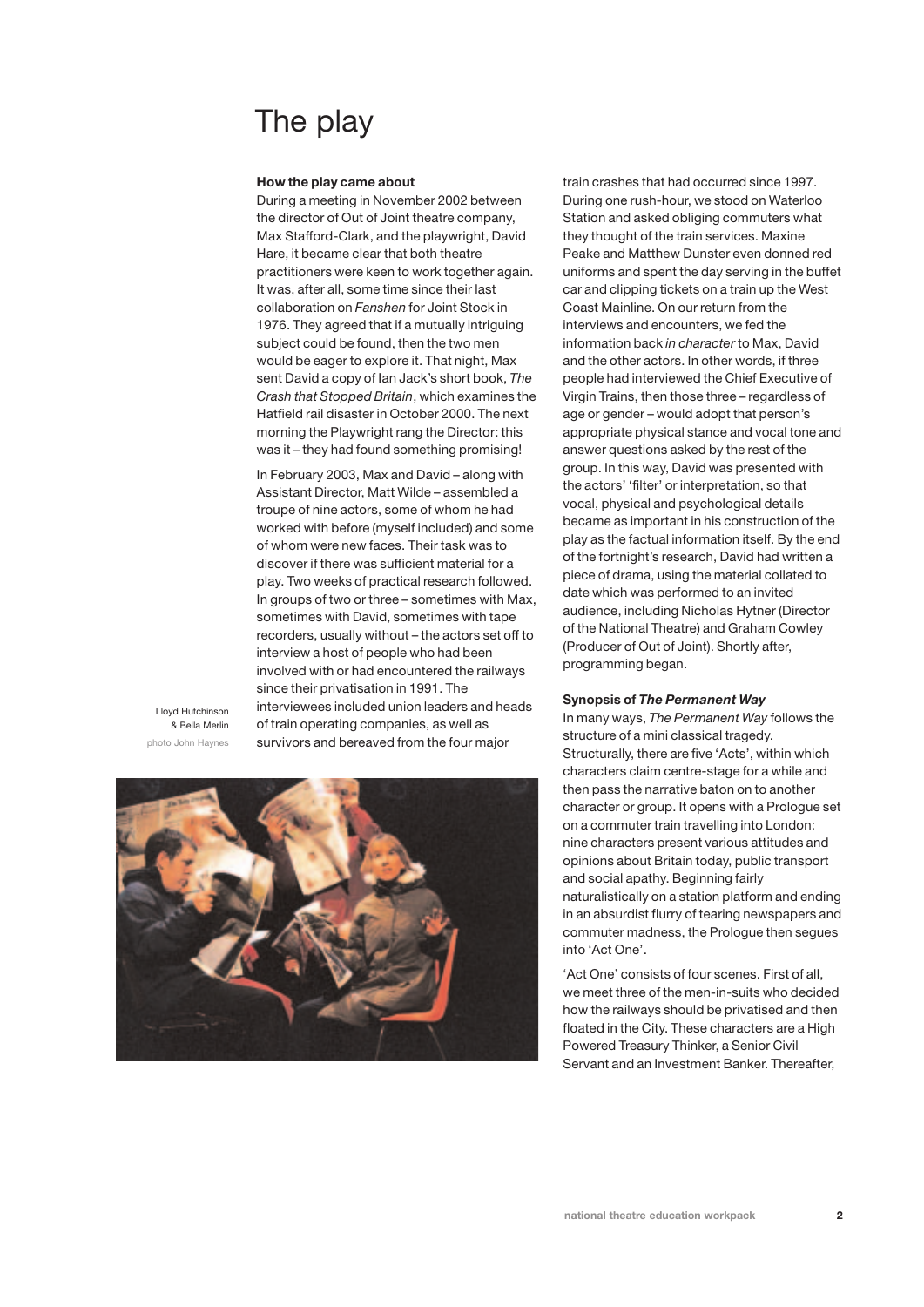# The play

centre-stage is taken by two men responsible for the post-privatisation running of a particular Train Operating Company: they are A Senior Railway Executive (previously with Intercity) and a Very Experienced Rail Engineer (now a consultant). They then pass the theatrical buck to the 'man at the top', A Leading Entrepreneur, who in turn gives us an insight into the difficulties of transmuting the running of the railways from British Rail to Network Rail. The fourth and final scene of 'Act One' takes us onto track-level itself, where we meet a gang of labourers working on the permanent way.

The bulk of the play, comprising acts 'Two' to 'Five', follows the four major train crashes which have occurred since privatisation. The Southall disaster in September 1997 is presented to us in 'Act Two' through the eyes of a British Transport Policeman and a Bereaved Mother and Father, who lost their 29-year-old son in the crash. The narrative thread is then transferred to a Campaigning Solicitor as the focus shifts to the Ladbroke Grove crash in October 1999 ('Act Three'). Here, the details of the crash unfold through the stories of two



survivors (A Young Man In Denim and A Survivors' Group Founder) and a Second Bereaved Mother (whose 24-year-old son was killed). This section also includes a brief dramatisation of Lord Cullen's Public Inquiry into the crash. In 'Act Four', we are taken through the Hatfield crash of 17 October 2000 and the narrative baton is passed from the Campaigning Solicitor to a Scottish Literary Editor (based on Ian Jack, whose book *The Crash that Stopped Britain* first inspired Max and David). This time, we are shown the impact of the crash on four figures who were at the periphery of the actual disaster, but who were heavily involved in the emotional aftermath and structural events. They are the Vicar of Hatfield, the Operating Executive of GNER (whose train was involved), the Technical Director of Jarvis (who maintained the track) and the Managing Director of Railtrack. Having given us a range of technical, managerial and moral perspectives, David Hare then plunges us deep into the emotional heart of the final crash in 'Act Five'. This section focuses on the Potters Bar disaster on 10 May 2002, through the story of a woman who was both a survivor and bereaved (A Bereaved Widow) and the man who rescued her (A Squadron Leader).

The play ends with an Epilogue, in which many of the characters return with final statements, illuminating where they are at now (2003–4) in their personal lives or professional careers.

Lloyd Hutchinson & Kika Markham photo John Haynes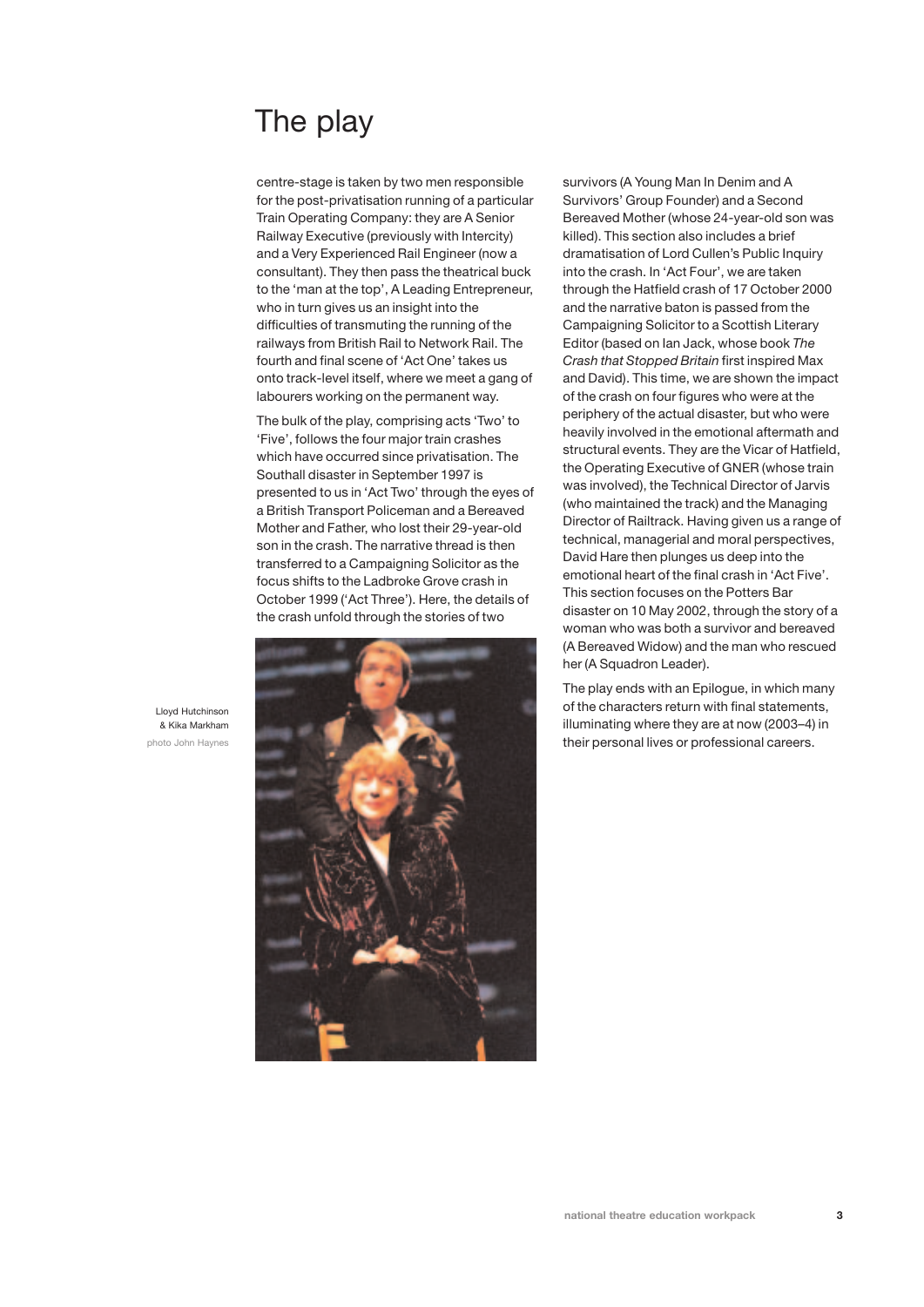**THE REHEARSAL PROCESS: An interview with director, Max Stafford-Clark**

*In the last few years you've directed Robin Soan's* **A State Affair** *as well as David Hare's* **The Permanent Way.** *Is there anything different about working with a writer on a verbatim text* (see **Glossary of Terms**) *as opposed to a more conventional, fictional play?*

The embarkation point is that both actors and writers are going to surrender themselves to the words that they find. Part of the writing skill is in the editing of the material. Most of the interviews in *The Permanent Way* and *A State Affair* were an hour's duration, possibly longer – actors sometimes spent the whole day in the company of some of the subjects. And when they come back and improvise, the improvisation is itself condensed [to about twenty-five minutes]. What the writer then uses of that improvisation is condensed yet further. So the character [of the Second Bereaved Mother] that *you* play for example, you met twice and David met twice and probably those interviews added up to three hours of material, but the actual stage time is maybe six or seven minutes. So there's a condensation process that takes place.

The other thing is that you have to surrender yourself to the material in terms of the story. So, in *The Permanent Way*, you start with the idea that privatisation has not been good for the railways and you end up with a lot of detail about quite *why* it isn't. You also discover a story about the conflict between the bereaved and the survivors, which we hadn't anticipated. And you talk with a man who was vilified in the media (the Head of Railtrack who had cartoons portraying him as a murderer), but you're also able – which you didn't anticipate – to see him as a fairly sympathetic, genial businessman, 'parachuted' (in his own words) into a situation which he was powerless to control. And *his* misery, as well as the misery of the passengers who suffered, was very palpable.

*So do you look for a particular kind of writer when you want to work on something that's steeped in a real situation, since – as you say – the writer has to surrender him or herself to the material as well?*

You want a writer who's got a political engagement, obviously, as David Hare has and as Robin Soans had too. I think that's essential. I think one of the great things about British theatre writing is that it does have a political dimension and a political curiosity and it does play a part – as much as journalism does, and certainly more than novels do – in the debate about how we're going to live our lives and examine social institutions. Obviously *The Permanent Way* examines the railways, and by doing so it provides a metaphor for the way we're governed and the way we react to that. *Serious Money* was a play about the city and Wall Street and financial mechanisms, as well as being revelatory of the more general kind of behaviour characteristic of the late 1980s.

*You have a particular approach to rehearsal, involving 'actioning' each line* (see **Glossary of Terms**) *by labelling it with a transitive verb as you detail in your book,* **Letters to George***. How did you feel about adopting this process for working on direct address monologues to the audience?*

It was particularly helpful because it stops actors playing *past emotion* and makes them play *present intentions*. For example, take the scene between the Bereaved Mother and Father where they're talking to the audience and describing seeing their son's body in the mortuary, discovering that the impact of the crash had sheared his nose, and how the mortician has combed his hair into a fringe though he'd never had a fringe in his life. Now that information was in fact told to us as a joke; they were laughing as they said it. But if you just read that in a script, you would say that the feeling the person had was, say, horror, and the intention they had was perhaps 'to shock' the listener. But actually that wasn't the case. So 'actioning' teaches us all observation. Of course you *are* acting, although not with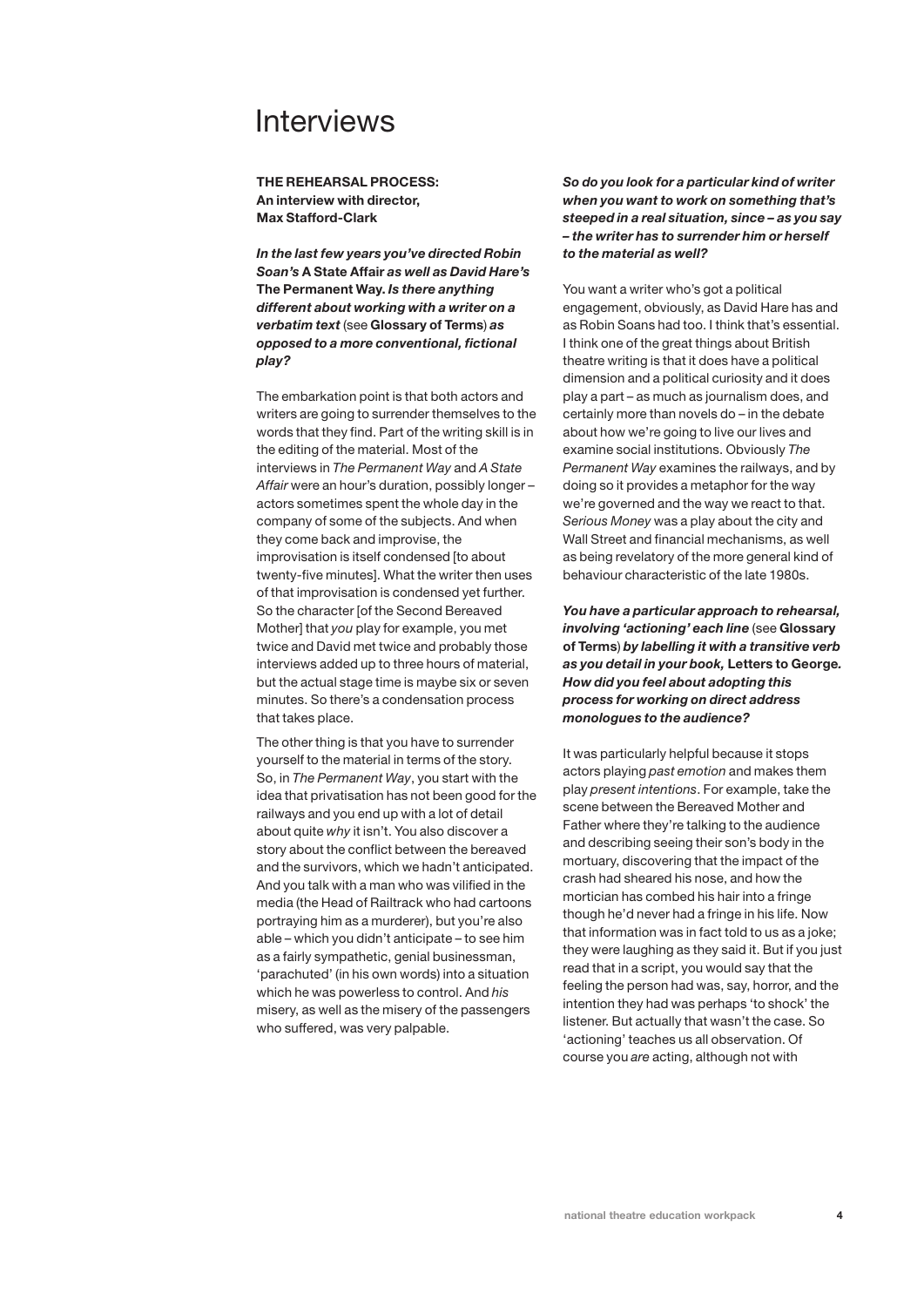another actor: your intention is towards the audience. But then that's no different from Shakespeare's asides or Restoration plays, where quite a sizeable portion of the play involves talking directly to the audience.

*I find the joy of it is that, if you haven't played your action like an arrow, you can feel yourself miss the audience. When you absolutely play it, you get their response: they laugh, they groan, they tut, they've even hissed.* 

I think the danger if you don't action the script is that the play could get emotionally indulgent, soppy, because actors would instinctively feel that what they had to do was *relive* the feeling. And actually, there are small moments – the Cullen Inquiry, the meeting between the bereaved parents and John Prescott – that are re-enacted and do, as it were, flash back to Time Past. But the vast majority of *The Permanent Way* is Time Present, talking about events which took place in the past. And if you talk about a train crash that you were in four



years ago, it's possible for the story to be quite detached and the speaker's objectives to become quite different: for example, to 'entertain' the listener. So the Squadron Leader's story of the crash at Potters Bar is quite jokey and underplayed.

## *How important was it for you that the actors resembled the real-life people they were playing?*

I think you've got to make an effort and I think that effort is something the audience responds to. But for example, *you* play someone who's some fifteen years older than you, Matthew Dunster plays someone who's probably twenty-four or twenty-five years older than him. So you're not in the Rory Bremner world of impersonation, but you are certainly trying to encourage the actors to capture the *spirit* of the person. And working through impersonation is not wrong. Indeed, the first thing the actors do when feeding back the interviewed information is to endeavour to impersonate.

## *Obviously the space in which a play is set impacts hugely on rehearsal choices: where did the idea for* **The Permanent Way** *set come from – you or Bill Dudley?*

It was mostly Bill – the idea of the wires stretching out over the audience was his. I kind of knew that a crash would be appropriate, even though David hadn't written one in the script. At the beginning of rehearsals, we were trying to make the crash happen at the very end of the play. But when you look at the writing, you see that's a mistake. Although David knew a crash was important, he has ended the play far more equivocally with the Bereaved Widow's 'hysterical friendship' line. So we embedded the crash in the body of the play. The original idea I discussed with Bill was that all the cast would be present all the time as in a station waiting room, but that was an idea we departed from in rehearsal.

Kika Markham photo John Haynes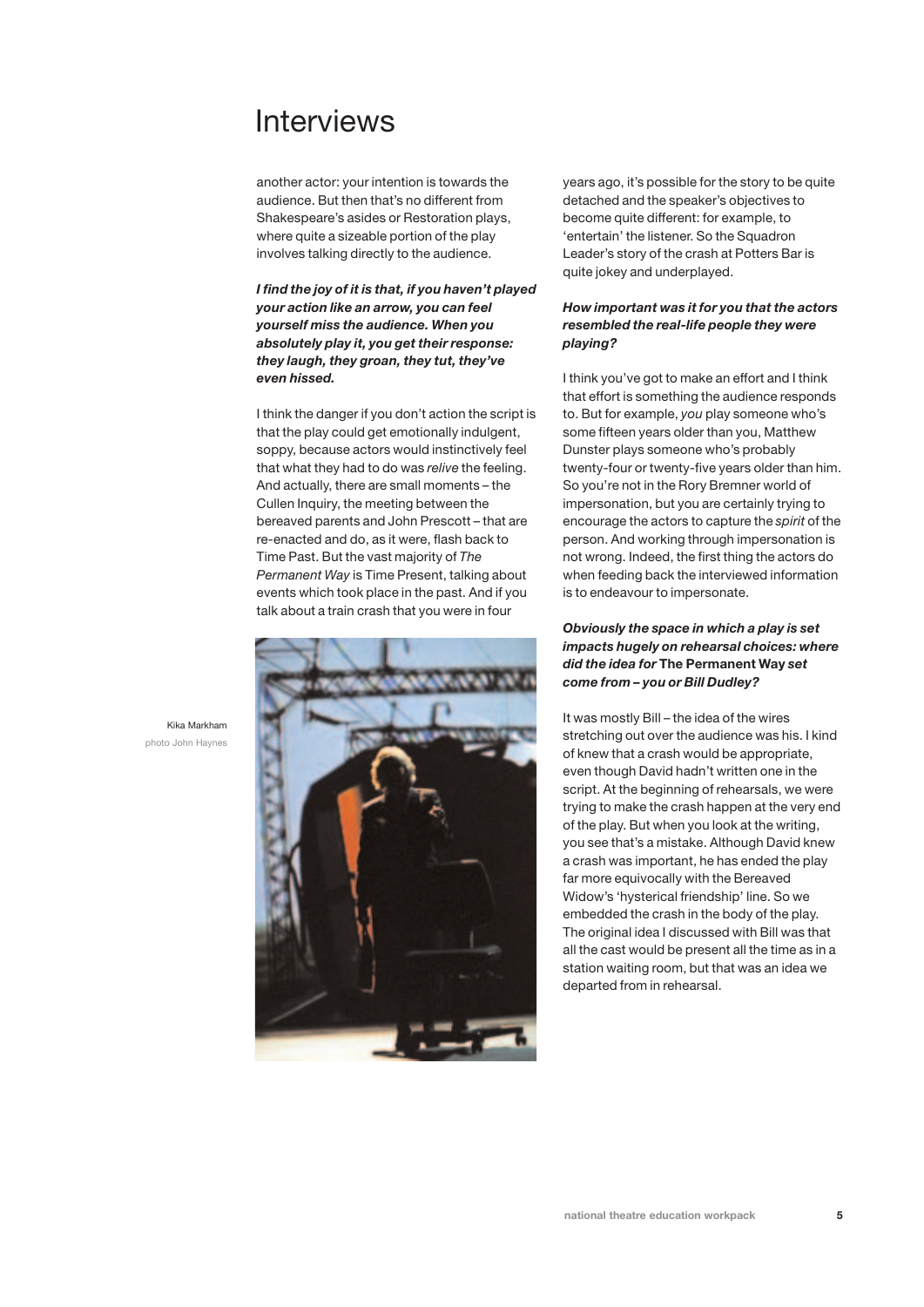### *Why?*

The original idea was to create a tribunal, with people listening to each other's testimony, but the production didn't head in that direction. And also the costume changes that are necessary if you're going to play two parts either have to happen visibly in front of everybody – which I've done before: *Our Country's Good* was staged like that – or in the dressing room or wings. And it seemed intrusive to bring that kind of Brechtian device into the production.

## *Though it happens on occasion, doesn't it? Does it worry you that there's a mixture of devices?*

It doesn't bother me a bit. I quite like it. I think in that sense, there is a celebration of theatricality, that you occasionally see an actor transform from one character to another in front of you. Also, Bill wanted gantries and that left us with rather an exposed space. And you think, 'Well, a lot of this play might be people just sitting



down and talking to the audience, so how do we achieve that? What kind of seats are there?' And you get into a discussion of the minutiae of the set quite quickly. Should the seats all be the kind that you find on a railway platform? Should they be seats from a train carriage, which would suit the Prologue? Or should they just be ordinary chairs that people would find in their own kitchens or living rooms – which is where a lot of the original interviews took place?

#### *How did that choice come about?*

The hybrid chairs were my decision. We 'auditioned' various chairs and we even went with a plastic one from the rehearsal room we were working in. Then there's the 'poor theatre' idea, with the armchair having wheels on it so that it can then become the van out of which the railway workers emerge.

## *So as a director are you quite open to what might happen in the rehearsal room? Or to some extent do you like to have decisions made before you start?*

I think when you're a young director you're inclined to be a bit rigid, to have ideas that you've got to prove work. I think that it's fine to have ideas before you go into rehearsal, but you've then got to test them out and see whether they work, and think on your feet. So for example, 'Actually, having different chairs does work'. Re-enacting the [Cullen Inquiry] tribunal was something we fought shy of at first, but then we tried it out on the rehearsal room floor and thought, 'Yes, that could work'. Sometimes the actors are playing without any costume changes: for example, Kika Markham doesn't make any costume changes at all for the tribunal. Now on the page, when you consider it before hand, you think, 'Well, how can that work, because we've established a convention, she comes on in a different costume to be the Bereaved Widow at the end, so how can she now – without any costume change – be an attendee at the tribunal? Isn't that going to be confusing for the audience?' And then you try it in rehearsal, and you think, 'No, it's not confusing, it's perfectly followable.'

Kika Markham photo John Haynes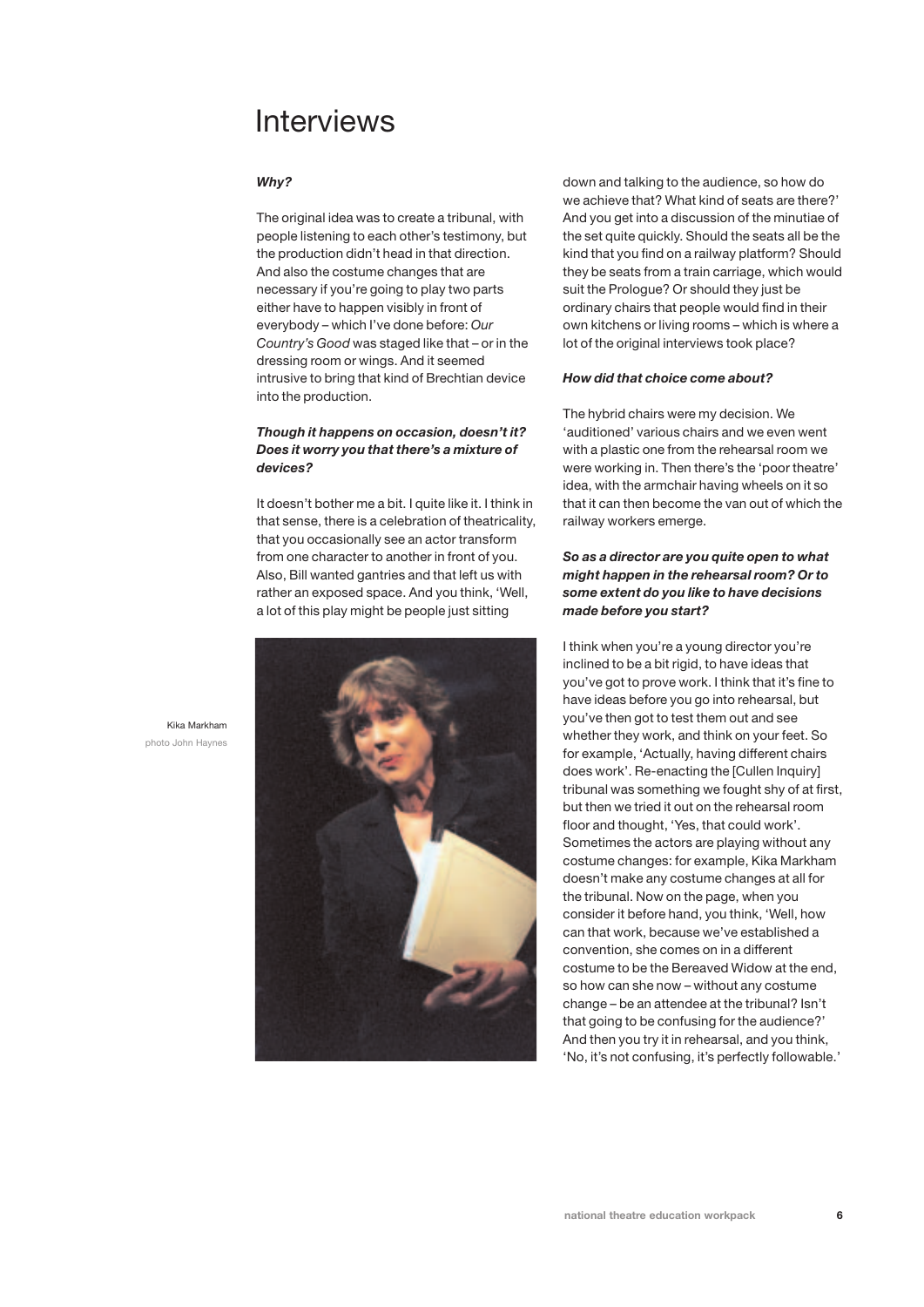I think I have learned to be less literal and more fluid.

*'Metaphorical realism' is a term I've recently encountered. And I think there's a lot in* **The Permanent Way** *which reflects metaphorical realism.* (See **Glossary of Terms.**)

That's the first time I've heard that term, but it sounds good to me and I shall be using it from now on.

### *Did you expect* **The Permanent Way** *to impact so profoundly on the public?*

No. And you always have to preserve a state of innocence when you're involved in something. I had no idea that *The Permanent Way* would strike such a chord. I knew that we were doing good work, I thought that the play would be well received, and I thought it was about a public issue and I was fascinated by that. But no, I didn't assume or know that it would not just be the hit it's been, but that it would strike such a chord with people. Did you know?

*I had an inkling in the penultimate week of rehearsal. I remember saying to a friend on the day we were about to open in York, 'I don't know if I'm right, but I feel we've got a massive hit on our hands'. It felt like there was a bubbling in the air.*

What's also strange is that the public know before you do. Because the advance bookings were greater than for many Out of Joint shows. Now that could be David Hare's presence as the star, or it could be the subject, or it could be the fusion of David Hare and the public subject.

*And it could be the fusion of you and David Hare…*

Please…!

## *You talk in your book,* **Letters to George,** *about building an ensemble and clearly* **The Permanent Way** *is an ensemble piece. What qualities do you look for in actors?*

You want to empathise with them. You want them to have seen your work and liked it. That becomes increasingly important. I'm more drawn towards plays that need an ensemble. And *The Permanent Way*, if you recall, was in a very real sense created by the actors: they assembled the material, they brought the research to David. So you're creating an ensemble, and the ensemble is creating the ensemble play: I suppose that's the way of looking at it.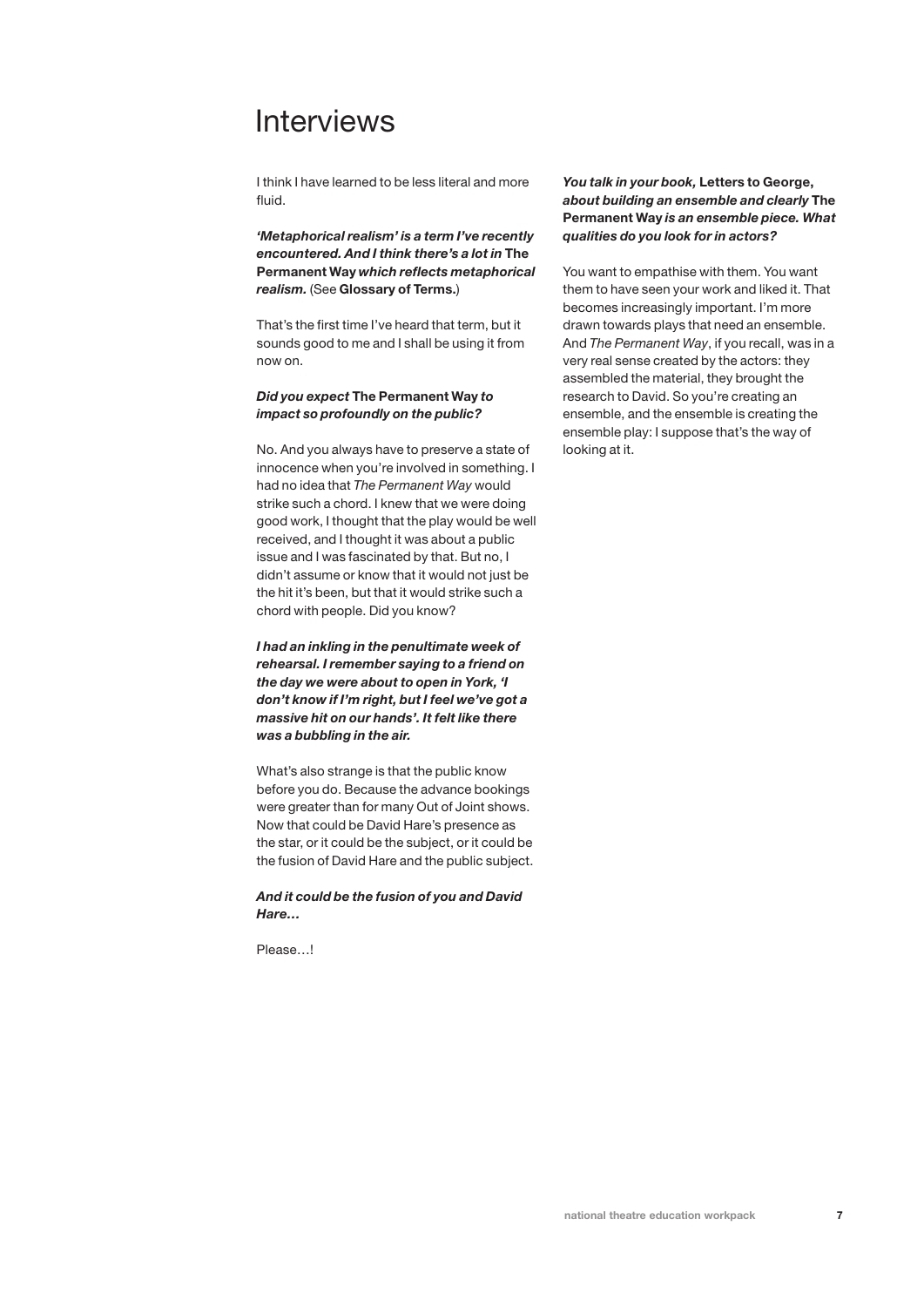### **THE CREATIVE TEAM: The Lighting Designer, Johanna Town**

## *What were the particular challenges of lighting a multi-location – and often nonspecific location – play?*

It was quite tricky, because it's a big set. It's a five-by-eight metre square of nothing and I really wanted to make sure that the actors weren't too exposed on the set by opening it out too much. Yet Max also wanted to make sure that he used the space as much as possible by having people walk in and out and make long journeys from the back of the stage down to centre-stage. So I decided that the only way to do that would be to use colour (something that I use an awful lot as a designer anyway) to say, 'Right, this is the mood of this section, now it's getting a bit sadder' or 'This is a bit more funny'. So I tried to use colour washes to change each one of those main sections of the play, and from that to close down and open out the space depending on how each section worked.

#### *How many lighting states are there in total?*

We cut an awful lot to try and simplify it a bit, but there are probably about seventy lighting cues.

## *What sort of colour are you using for* **The Permanent Way***?*

On this show, my palette came from the steelwork of the set, so it's all very rustic, dirty blues, dirty lavenders, all those sort of material type colours. Industrial lighting green, which looks like the light in factories, is actually what we use for the Scottish Literary Editor. That creates a sort of blend between him being in the middle of a field and in an industrial area. So all the colours are quite industrial and specifically chosen to go in that metal-like environment.

*So in many respects, you're significantly influencing the audience's emotional journey on a very subtle level, aren't you?* Yes, absolutely.

## *At what stage did you come into rehearsals to understand how the emotional atmosphere was developing on stage?*

I prefer to be in rehearsals as much as possible and try to get there from Day One and then come in at least once a week after that. In the last couple of weeks, I try and make that two or three times a week. That said, I took all my imagery and decided what the show was going to be about through my discussions with Max before rehearsals even started. That's what made me know emotionally how Max was going to treat the show.

### *So you were in on it well before we were?*

Yeah, yeah! The set designer, the lighting designer, the director all meet probably one to two months before rehearsals start. Often the director hasn't even finished casting by the time we're making decisions about the show.

### *I guess with new plays – which you work on a lot – the play might not even be finished.*

That's also the case: you have to go from the passion of what you're hearing the writer and the director talking about. And it can change. Take the scene between the Investment Banker, the High-Powered Treasury Thinker and the Senior Civil Servant [The Three Wise Men]. I saw that as a very insular lighting state, so I did it in dark blue with spots of light to try and make each of the three of you stand out – which was how it was described to me that the scene might be done. But after the first few performances when we opened in York, I realised it was too dark and too moody, and the whole space collapsed inwards and we were still only at the beginning of the play. And that was a disaster. So now the actors are in an orangey-yellow state, which actually creates a much happier, jollier feeling, so it's much more as if you're all in a sunny day in your offices now. The lighting's saying, 'We've had this comic moment of the Prologue and we're going to get serious, but we're actually keeping the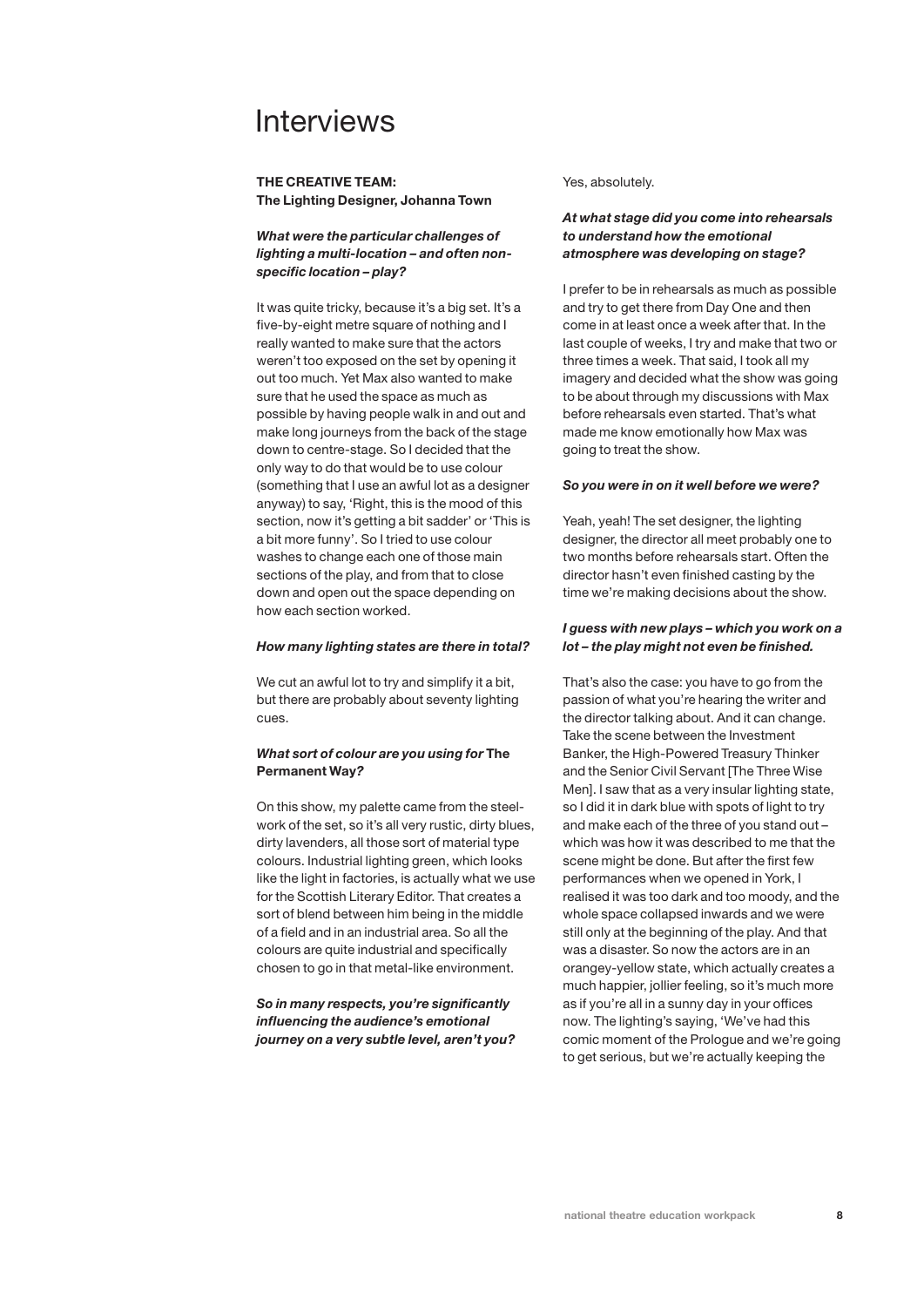whole thing upbeat at the moment and from here on in it will actually start to get darker'.

## *Obviously you create atmospheres and images that the actors can't always be aware of. How do you work with actors in production week, do you have much interaction?*

You try. I'm very conscious that an actor should do whatever they naturally want to do, so I sometimes feel very guilty about saying, 'Look, you've got to stand here' or 'You've got to stand there'. But on *The Permanent Way*, it was such a bitty piece with people taking different positions all over the stage space, that by picking actors out by means of light, I was able to make them stronger. I did have to say to the actors, 'We can put the light wherever you emotionally want to be, but once you've fixed it, you're going to have to stand there every time'. And that's something that's quite hard to get across sometimes. Especially when you're in a technical rehearsal and everyone's trying to rush through stuff and help each other out and the actor says, 'Yeah, sure, I'll stand here' and for the next four weeks they're thinking, 'I really hate standing here – I wish I was further upstage so I could relate to that actor better'. So it's really good that actors try and get a rapport between everybody involved in a tech.

*How open do you find actors are to responding to the dialogue which needs to happen between the lighting designer and what's happening on the stage? This goes back to the idea that often we don't know what picture you're painting.*

I think far more actors are more interested in set and design than they used to be and they appreciate that we *are* taking you somewhere you're also trying to go to. There used to be a time when directors were very protective of the actors. Lighting designers sat at the back of the auditorium, the directors were in charge and wouldn't dream of bringing an actor off stage to look at a lighting state. But that's changed. And I think it's quite nice that actors come out into the auditorium when they're not on during a

tech and look at what's happening on stage, then they can feed back to the other actors. That way you can see what we're all working towards.

## *You were saying that the dialogue between director, actor and lighting designer has improved. Is that due to developments in technology?*

I think it's an appreciation that all the design elements – set design, lighting design, music – can all help to shape a show emotionally. We are all part of that process.

*Hearing what you just said about 'The Three Wise Men' scene having an orange wash, it's very useful for the actors to know how the lighting is shaping the whole atmosphere of the piece, particularly with* **The Permanent Way** *which has such an emotional musicality to it.*

You didn't notice the difference between when you were acting in dark blue and when you were acting in orange?

*I wasn't as aware of it as you've just said, I have to say… But what's interesting is that I knew there was a big thing about my costume for the Investment Banker having to change when we got to the National: it couldn't be too dark. So my concern was 'Oh, why is it suddenly such an issue?' But now I understand that the whole picture was being brightened up. How about the pools of light: is there a different quality, for example, between the very square pool of light that the Bereaved Mother and Bereaved Father sit in and the one that I sit in later as the Second Bereaved Mother, which is again a very specific square shape?*

Most certainly. I decided to go for squares on all the chairs just to give people platforms. It heightens the areas. If you just cast a pool of light onto the black floor, then it all gets a bit wishy-washy, so it was a matter of giving a structure and having a theme. So all the Survivors and Bereaved are in squares. I think it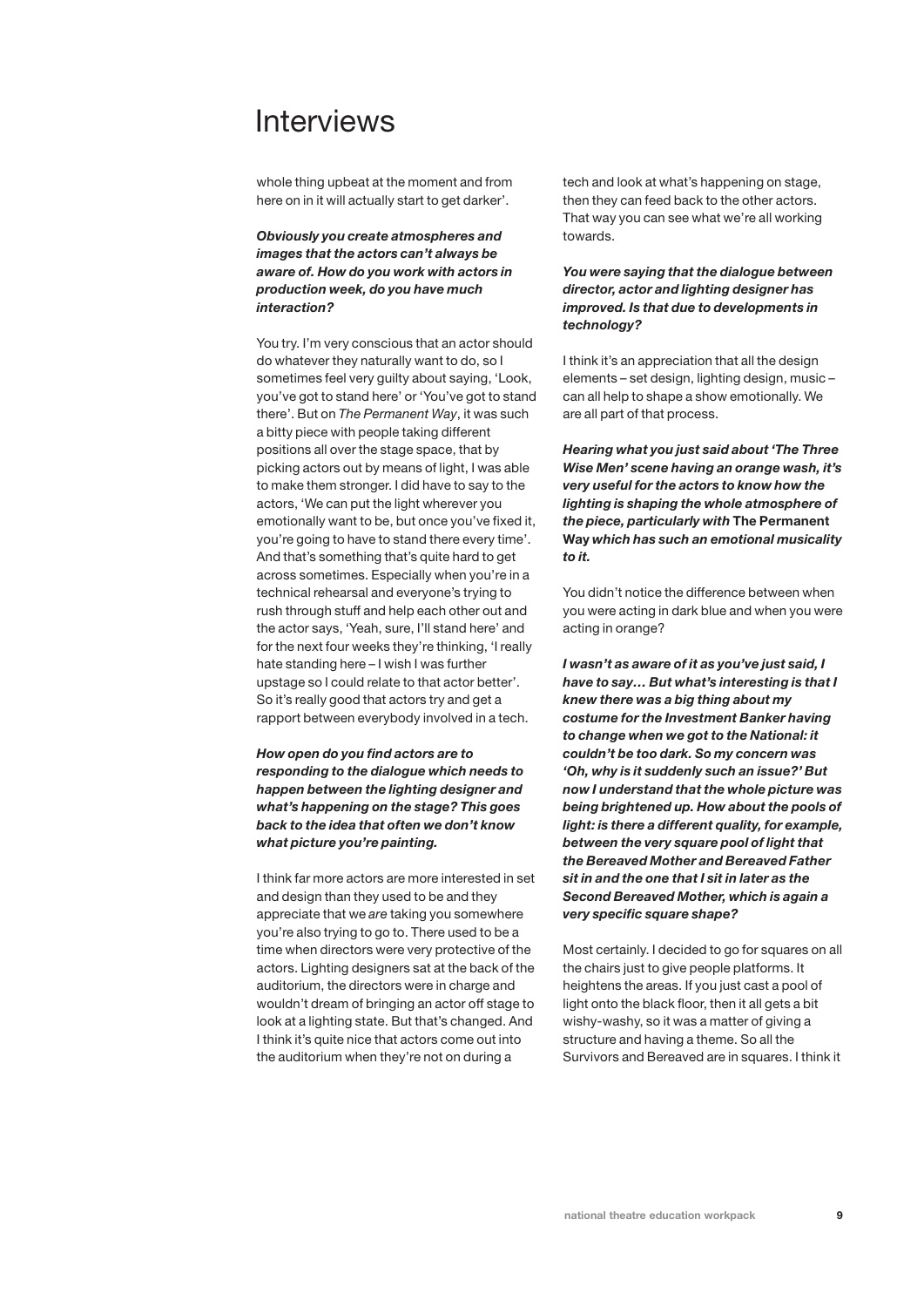comes from the Squadron Leader and the Bereaved Widow in the train near the end of the play: their square of light is supposed to look like a carriage as well as just a square. I then took that idea back through the play to the other crash victims. The Bereaved Mother's area is warm and cheerful because she's a very positive person. Even though she's gone through a lot and it's very sad what she's saying, she's driving in a different way from, say, you are as the Second Bereaved Mother. To some extent, your character seems to be still very much aggrieved at what's happened, whereas the first Bereaved Mother wants results, so the colour of the square is much warmer, much sunnier. Besides, I didn't want it to get too depressing too early on. I've actually put mauve on the Second Bereaved Mother, and the Young Man in Denim and the Survivor's Group Founder are in a pale sky-blue. He's in the pub, having a chat, so I wanted to give that area more of a daylighty feel. I am restricted by the colours that are provided by the National as well. A list of colours are given to you and you



then have to decide what you're going to do with them.

#### *So how many colours have you got?*

Fifteen.

#### *That's not many at all.*

No. When we transfer to the Lyttelton, there are a different fifteen colours from the ones we have in the Cottesloe. So we might make some different decisions there: you might look down from the stage at me during the tech and go, 'Where's my orange gone?' and I'll say, 'Well, we don't have orange now, so we'll go on to this colour instead!'

## *What are the challenges for you of lighting a production which tours to a number of different venues, and indeed transfers from the Cottesloe to the Lyttelton?*

The great thing about going to the Lyttelton when we do is that it's empty and *The Permanent Way* is on every night rather than being in rep with another play. So I have no restrictions and I can put my equipment wherever I like. But I also have to find ways of lighting the actors in small squares of light in singular pools, which is what we do in the Cottesloe. At the moment I can put one lantern on your face and you're lit in the Cottesloe; I can't do that in the Lyttelton. I've got to find a way of really pumping enough light on, so that for the front row you're not overlit and the back row can still actually see you speaking. In *The Permanent Way*, seeing you speaking is the most important thing – so balancing that is going to be hardest. I'll have to see it in front of an audience, because you don't realise until you sit there with an audience that some scenes – which you think are lit – are actually underlit. And you feel the audience just go to sleep or getting bored. You can feel the whole space de-energising.

Nigel Cooke photo John Haynes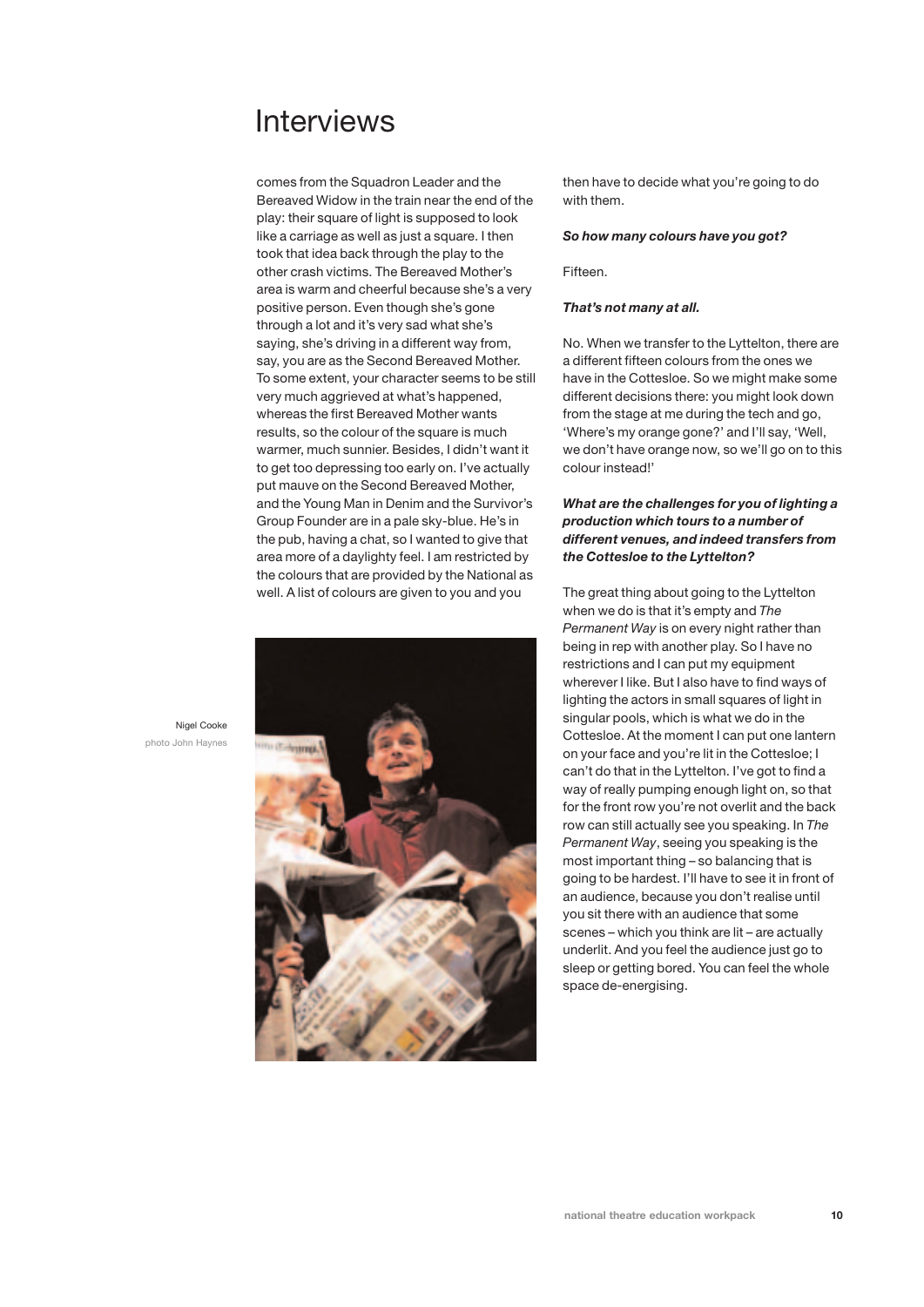### *So we can blame you for those nights when the audience don't seem interested!*

Yes! That's what was happening with 'The Three Wise Men' scene early on in York. We were unintentionally lowering the audience's concentration because it was all getting too dark on stage. Once we brightened it up, they kept with you much more throughout that scene. And that's going to be a big challenge in the Lyttelton – keeping the audience, but not overlighting.

*This show has done so many different venues: from schools to Birmingham Rep to the Cottesloe to the Lyttelton. To what extent do you have to take all that into consideration at the very beginning, or when you get to each venue are you able to juggle?*

I think one of my approaches with Out of Joint is that the show should be presented in a neat package at each venue, and I think that means I don't always take the risks that I should. But it does mean that everybody gets the same quality of production, regardless of which venue you go to. And I think that's important as I'm there to support the play and the audience's enjoyment, and not really for the sake of my own art. I know how much technical time they have to rig the equipment at each venue and I know most of the theatres they play. So I design

Ian Redford & Souad Faress photo John Haynes



my rig hoping it will fit into most venues. But I quite enjoy that as part of the challenge – knowing that we can reproduce the show. I am very conscious that it's about Max and David's work getting around the country and being seen, and I think I have a responsibility to make sure that happens.

*You say you don't take risks, but from what I've watched on the monitor backstage during the show, and from what audience members have said, your work has a massive emotional pay-off in this piece. I mean, you are taking the audience on a specific emotional journey, aren't you?*

Well, I hope so. That's what I always strive to do in every show. It has to come from the heart.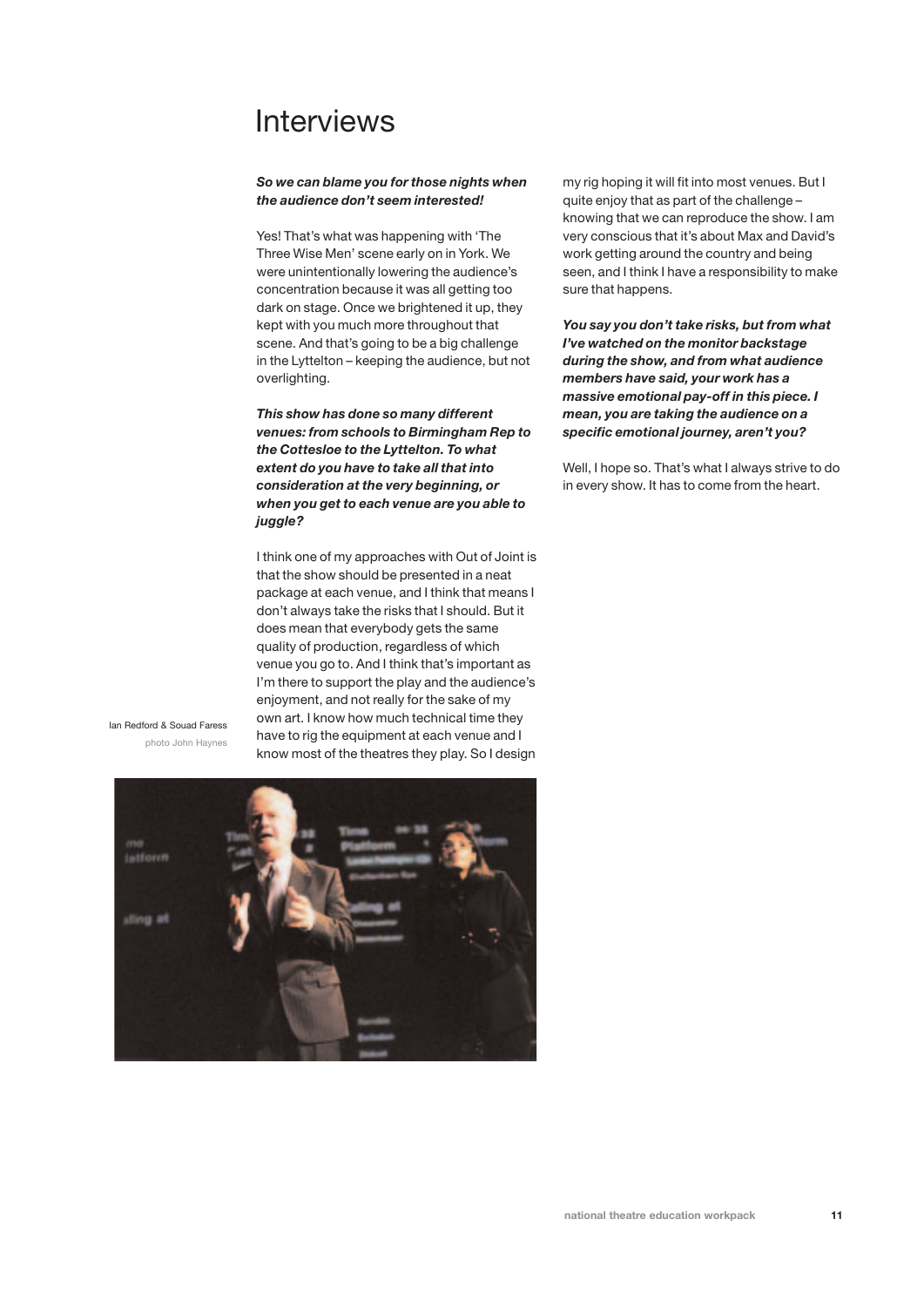## **INTERVIEW WITH FLAMINIA CINQUE: Bereaved Mother**

**Unlike myself – who had actually undertaken the very first interview with the person upon whom my part of Second Bereaved Mother is based – Flaminia hadn't been involved in the original fortnight of research. So in this interview, I was keen to find out how that might have affected the way she approached her role of Bereaved Mother.**

## *I understand that you never met the real-life person on whom your character is based before the production opened. How did that affect the choices you made in creating your character?*

From the first moment that I read the script, the way the character was written had an instinctive rhythm to it and that's what stuck out for me the most. It flowed beautifully, it was very natural and I could hear the speed at which this person spoke – because of the way it was written and punctuated, and how she interrupted herself or repeated herself. So I really don't feel that I consciously did any work. I feel as though it was instantly there: I just read what I saw. In fact, I would probably say it was perfect writing.

Sam Graham & Flamina Cinque photo John Haynes



## *You did actually talk to her on the phone, didn't you, but you didn't know what she looked like?*

I didn't know what she looked like at first, but maybe four or five days into rehearsals, I saw a video of her so I instantly had a visual picture of her. And it made no difference in a way, because I felt that her essence wasn't related to her physical self, if you see what I mean. I'm physically very different from her: she's a taller lady than me and bigger and obviously older, so I couldn't focus on her physical appearance. If I was trying to look like her, I'd have failed immediately. So I decided to focus on the energy with which she expresses herself. When I spoke to her on the phone, we talked for two and a half hours – which to some people would be an extensive phone call, but to me was a breeze! And I felt very comfortable with her. She was instantly warm and open – which is how she'd been described to me [by my colleagues who had met her in the research period] and which was clear from the writing. I found her very centred and very forwardmoving. She was able to honour the enormity of her grief at losing her son and refer back to it with comfort. It's rare to find someone who can comfortably talk about grief. And as my colleagues had said to me, she does put you at your ease when you're with her. She doesn't make you feel uncomfortable about all the awful things she has experienced. She was able to laugh and make jokes all the time and it wasn't a cover-up: she would've been like that with her son anyway – their sense of humour has carried on, even though the physical presence of her son wasn't there any more. I found that very exciting and very interesting, because it gave it a lot of levels which are not necessarily obvious in the text.

## *Max Stafford-Clark has a specific way of rehearsing involving the 'actioning' of a text. Had you worked this way before?*

I'd dipped my toe into this rehearsal technique about ten years ago when I was working on a piece and I was completely unaware of the process. I'd never heard of it and it confused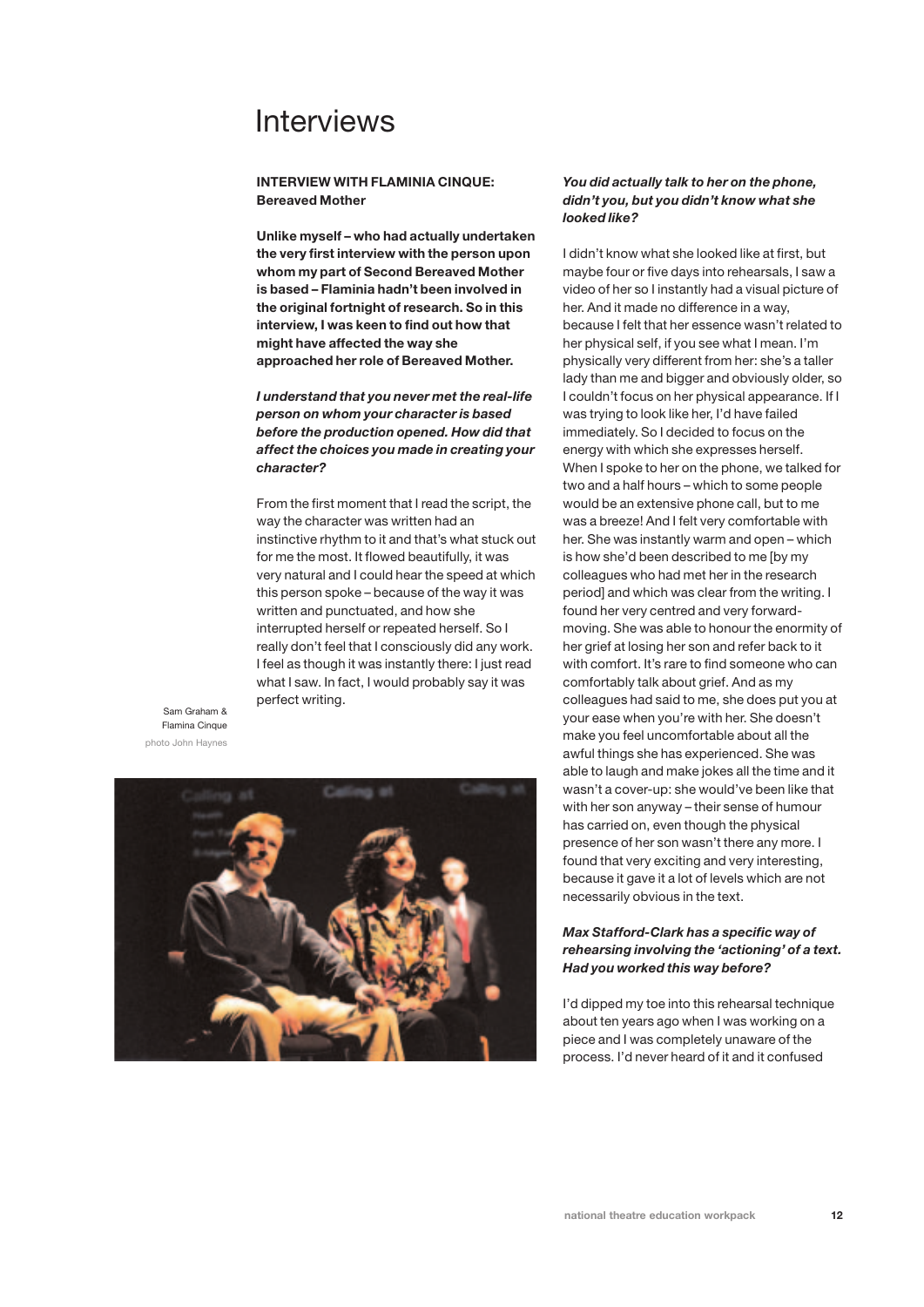me and the director in question hadn't told me he was going to work in that way – he hadn't labelled it. It wasn't clear to me what he was attempting to do. Whereas working with Max, I understood instantly. To be honest, in the interview Max did tell me that he worked in this way, which I thought was a wonderful thing. It's very rare that a director explains how they work to someone: they either assume you know, and someone like Max could've assumed I knew because of his status. But in retrospect I thought it was a very good thing that he said, 'I work like this: would you be prepared to do that?' And I said, 'Absolutely.' I was open to anything when I went into the interview. So for the first couple of weeks when we did 'actioning' and we were sitting round the table, I found it extremely fulfilling. It helped me to break the text down, to work on a text in a focused and studied way.

## *What other preparation tools did you use for building your character?*

It's difficult for me to explain what else I did. My blanket label, I suppose, would be 'instinctive actress', and I think what happens is that I subconsciously accumulate a lot of information. I'm not one of those people who will go, 'Ooh, I met this amazing woman on the bus, and I must remember that one day'. I don't consciously do that. When I need it, I know that something will come out: I'll remember something I've experienced myself or somebody I've met along the way or something I've disliked or something that would be appropriate. I don't go reaching for it, it comes to me: it's like a microwave process, it starts from the inside out. So for Maureen [Bereaved Mother] in particular I didn't need to start thinking about the people I've lost in my life: I couldn't possibly imagine what Maureen is experiencing or experienced at that time other than the shock of it. But in order for words to sound real, to sound like my own, they have to be *physically* real, I have to inhabit the words *physically*. There are some people I've watched who don't fit in their skin very well and when they're talking they're uncomfortable. Maureen is not that sort of woman *at all*, and therefore

the job was easy for me. It helped me once I'd seen her on the video obviously and then heard her voice on the phone, because the ease, the way she speaks, there's a natural flow of energy. She's open and flowing and that was very close to what I'm used to. I trust in the idea that what I *know*, will happen. Let me work on what I *don't* know, which is learning the lines and this new 'actioning' process, and the rest will fit in.

### *Obviously it's a very emotional part. Is that exhausting?*

No! Not *doing* it. The first two weeks of rehearsals I cried every single time we were reading it. And because we were all listening to each other and I was hearing everyone else's story as well, I found the whole piece destroyed me really. But it wasn't, 'Oh my God, I'm reliving this life of hers'; it was just the sort of closeness to the story and the fact that we were hearing it over and over. For instance, when you hear a tragic piece of news on the television, it's shocking and for a moment you think, 'God, those poor people!' But it's immediately followed by another piece of news – which may also be a tragic or funny piece or boring or something you're not interested in – but it's immediately followed by something else. So you're not left immersed in that moment to experience it deeply, something else comes in very quickly. Often in our own daily conversations, if someone gets upset about something, pretty quickly someone else will say, 'Come on, don't be upset, you'll get over it, you're doing alright', and they'll instantly stop your process. I don't like that, I need the process to run its course. Because I believe that if you let it run its course, it might take ten minutes instead of two, but then that ten minutes is finished and it's not underlying everything else and you can get on with other things. And I needed that process – I didn't know I was going to be like this. But when we were working on the script 'round the table', the rehearsals were very focused, and you're not thinking of anything practical or technical, you're only thinking about the words and what you're saying. So of course you highlight those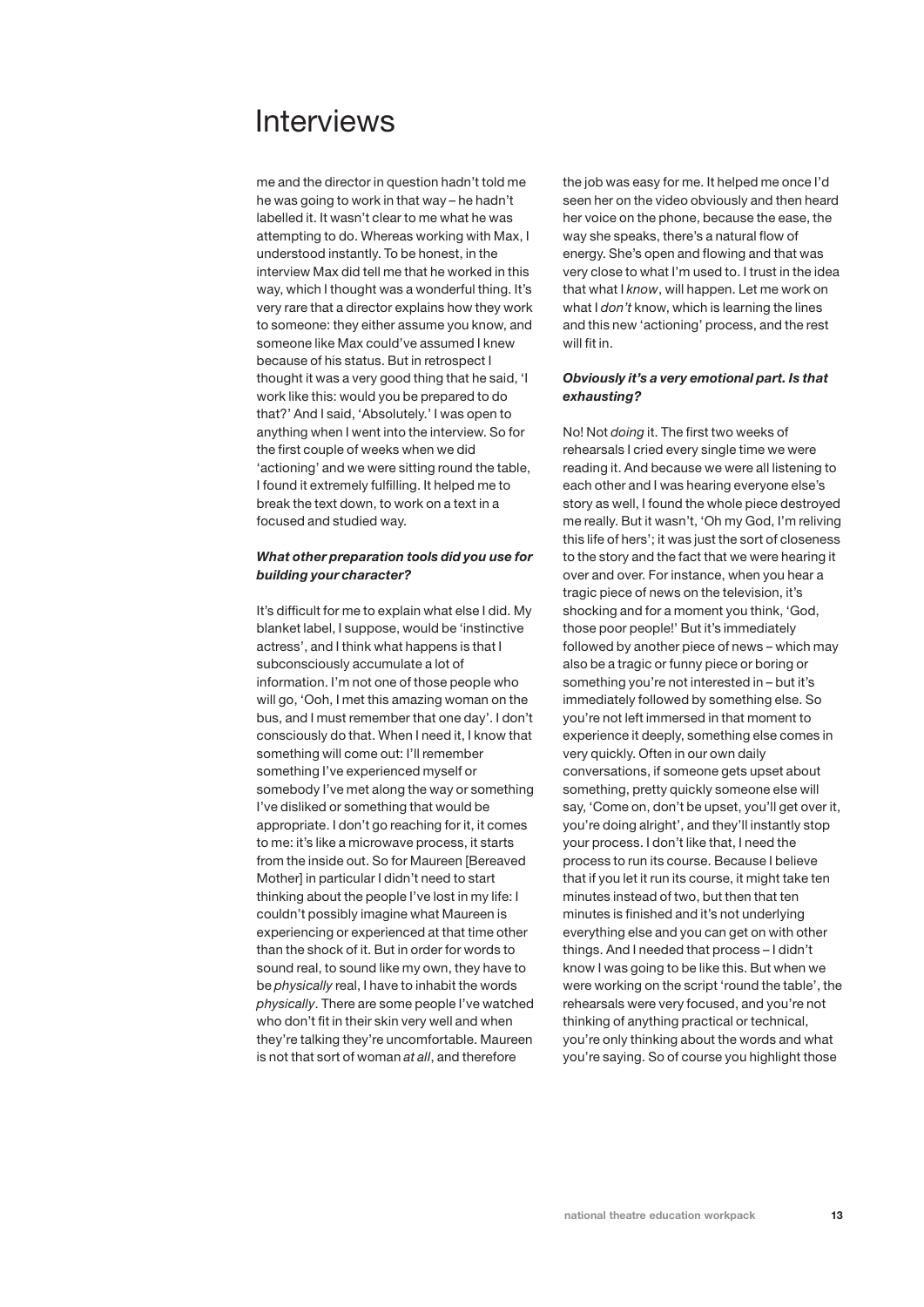words and their meaning becomes intensified. You're involved, you're right in the middle of whichever emotion drives your character to say those lines. So I felt very moved. But I remember thinking, 'This had better stop soon, because I can't go on for five weeks of rehearsals like this'. Because apart from the fact that I would annoy everyone I'm working with, it would be detrimental to the rehearsal process and I wouldn't actually be able to do any work after that. Again, it's trusting that this'll have its life: I'll cry the amount I'm supposed to cry and then, once I'm cried-out, I'll get on with it. And that's exactly what happened. So now, in performance, I'm extremely removed from the events of the play. I don't think about them until I'm on stage and when I come off stage I don't think about the events any more.

I did get moved once and it was a disaster. Luckily it was on my last line and my voice broke up and it clearly came through, and it was a reminder that it shouldn't happen. An old guru teacher of mine at Bristol Old Vic used to say, 'I don't give a damn what you feel. You must make *me* feel – I've paid the money.'

## *The real-life Bereaved Mother came to the first preview: how did it affect your performance?*

I was nervous for *her* in a way, as I could imagine that there might be a whole load of emotions running through her, coming to see this play, coming to the National where she used to come with her son – he used to bring her here quite often. Of course I couldn't really imagine all the things she'd be going through, but I felt a responsibility to her. On a practical level, it affected my performance in that I was scared she might feel that I was making her sound common and I didn't want her to think that. Although she even makes a joke herself within the script about being from Essex and she's got a great sense of humour about it, just for a nano-second I was a bit worried, thinking, 'She's spoken to me on the phone and is she going to think that I've dumbed this down to sound like her?' Although I wasn't doing an impersonation of her, I'd had to get an energy – which was there from the way she spoke and how she's fuelled – and obviously the accent helps: without the Essex accent it doesn't read in the same way.

## *How did your meeting with her go after the performance?*

My meeting was excellent because she was everything I expected – and more. I recognised her from the video and she was extremely warm and welcoming, she gave me a great big hug and I gave her a hug too. I felt like I knew her, she was everything I'd imagined when I read the script the first time. Because I would say that Maureen is a woman who absolutely knows herself: her voice, her physical expression and her vocal expression are completely in synch. And that's why she's such a joy to play because she's a rooted woman and therefore she can afford to be genuine and expansive and supportive – because if she's angry about something she will bloody well tell you! And that's so freeing, because she's a real rounded person – and it's wonderful to see.

### *And did she enjoy the play?*

She was really complimentary about the performance and very supportive of the piece itself. She thinks that David Hare has done an amazing thing to bring the different view-points into one space. She was very complimentary about the way I had portrayed her, she said things like, 'You're so pretty, I'm going to have to have a head transplant…'! And she didn't say anything about the accent, so that was great! She was very kind about all my colleagues as well – how brilliant everyone was. And that's another mark of the kind of woman she is – she didn't forget anyone in it. She didn't just focus on 'I wonder who's playing me'. She could enjoy the whole process of the play and actually see its worth in the world at the moment. Not only for the bereaved and the survivors but for the future of the rail industry – wherever it will end up.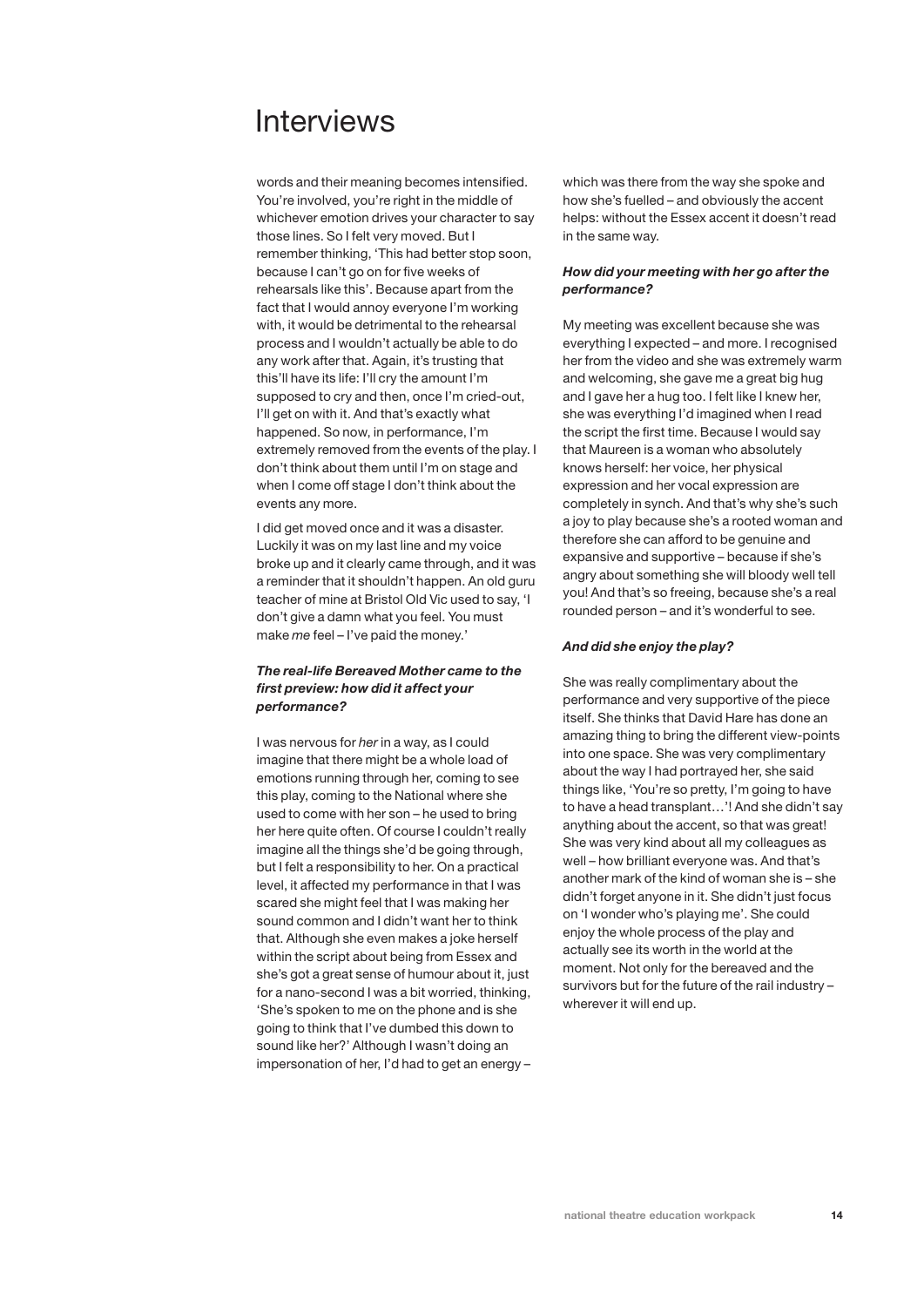# For discussion

- 1. In the first week of rehearsals, playwright David Hare described *The Permanent Way* as being a play about rail privatisation. In the second week, he suggested it was about the disillusionment of 'Blairite' Britain. In the third week, he refined his description as being 'a play about honour and dishonour'. How does *The Permanent Way* explore these three views and which are the key characters who illustrate each theme?
- 2. The play highlights some areas of disagreement between the survivors of the train crashes and those who lost partners and relatives. What issues are raised by those apparent disagreements? Are they justified? To what extent do you feel those disagreements might be the displacement of other anxieties or concerns?
- 3. Do you think you need to know anything about rail privatisation and the four train crashes before seeing the play?
- 5. On paper, *The Permanent Way* is an unlikely 'good night out': an hour-and-fifty minutes without an interval, all monologues to the audience, about rail privatisation! How and why has it captured the public's imagination and attention so forcibly?
- 6. The characters in the cast list are not given names, but appear as High-Powered Treasury Official, Young Man in Denim, Technical Director of a Maintenance Company, etc. How does this dramatic device alter or affect our relationship with the characters?
- 6. '*The Permanent Way* is a perfect marriage between Brechtian story-telling and Stanislavskian characterisation.' To what extent do you agree or disagree with this statement?
- 7. What other contemporary social themes might serve as possible subjects for a piece of verbatim theatre?

### Bella Merlin & Kika Markham

photo John Haynes

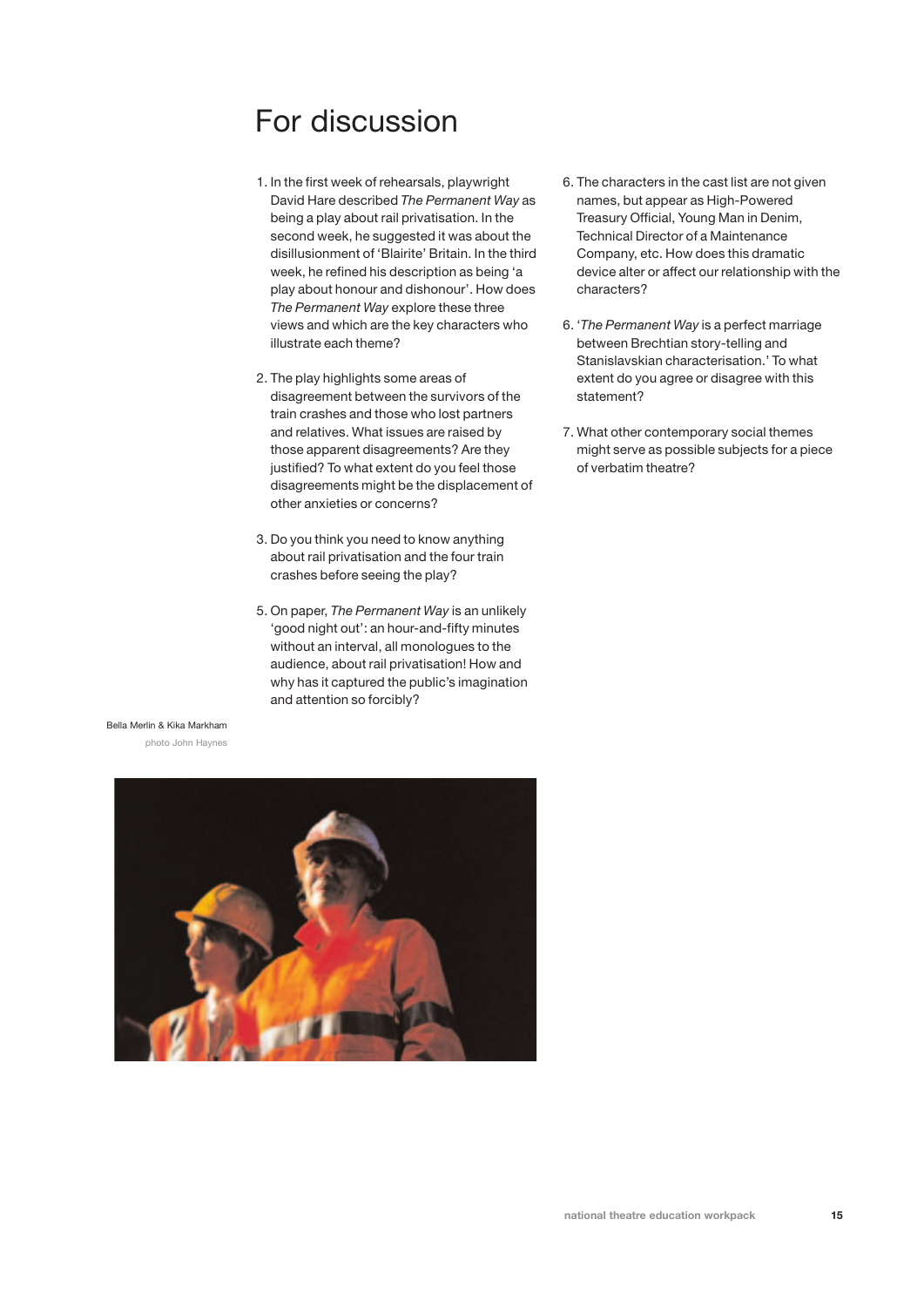# Practical exercises

- 1. Divide the group into pairs, each individual within the pair is labelled A or B. Person A tells Person B of five events in their life (eg earliest memory, worst row with parent, best holiday, tale behind any scar, first love affair). Person B from one pairing then recounts to Person A of another pairing the stories they have just heard *in the character* of the Person A who first told the story. Note speech patterns, hand gestures, facial details, eye contact, speed and rhythm of story telling, etc.
- 2. Invite someone from your school or college, eg a secretary, a cleaner, a caretaker, a member of the kitchen staff, to talk to your class. Interview them about their job and what they have to do, how they feel about working in the school, how they get on with their boss, have they ever worked anywhere else, etc. Following the interview, four people take on the role of the interviewee while the rest of the class ask them questions. The four people remain in character throughout the class' questioning, inventing answers where necessary. Afterwards, discuss how the interviewee might form a character in a play. Draw out themes and ideas of what might constitute an interesting drama based on the interviewee's contribution, and compile a list of other people who might then be interviewed if you were to construct a piece of verbatim drama.
- 3. Taking any of the 'Acts' from *The Permanent Way*, examine the way in which voices are juxtaposed, ideas are passed like racing batons and different rhythms of speech as set against each other. Then take one particular speech and analyse the punctuation.
	- Note where a question mark invites an answer or where it is rhetorical.
	- Note where an exclamation mark forces the listener to sympathise or approve or protest.
	- Note where a colon invites the audience to listen attentively to what follows.
	- Note where a comma draws the listener in or indicates a phrase to be 'thrown away'.

What are the important words? Where are the stresses? Which phrases are included to create the impression of natural speech but which don't necessarily carry important information?

- 4. Taking an article from the day's newspaper, discuss in small groups what the dramatic issues might be, which characters you might include, what opinions you might want to juxtapose against each other, what actions you might include, where you might set a short scene. Then have a go at improvising it. Make sure you have a strong central event and that you don't get too stuck in 'talking'.
- *5. The Permanent Way* is essentially characterdriven with little on-stage dialogue. Therefore, observation is vitally important, as *observation* inevitably stimulates *imagination*. Choose a person who is familiar to the whole group – a head teacher, a celebrity, a local figure. Divide the group into two halves: the first half collectively imitate the way the subject walks, talks and gestures. The second half comment on what they have seen: what was accurate, what was exaggerated, what was omitted. Now swap over. Then in pairs, take any one of the characters from *The Permanent Way*. Look at their speeches, imagine how they might move and walk, and how these might be affected if the character were to be played by a man instead of a woman, or vice versa. Try improvising round the text, as if one of you were interviewing the other. Is the interview taking place in their office? Their garden? The local pub? The kitchen? A train station? Now change the location. How does that affect the way you talk and walk?

The playscript of *The Permanent Way* published by Faber and Faber is available from the National's Bookshop. Tel 020 7452 3456 Email bookshop@nationaltheatre.org.uk www.nationaltheatre.org.uk/bookshop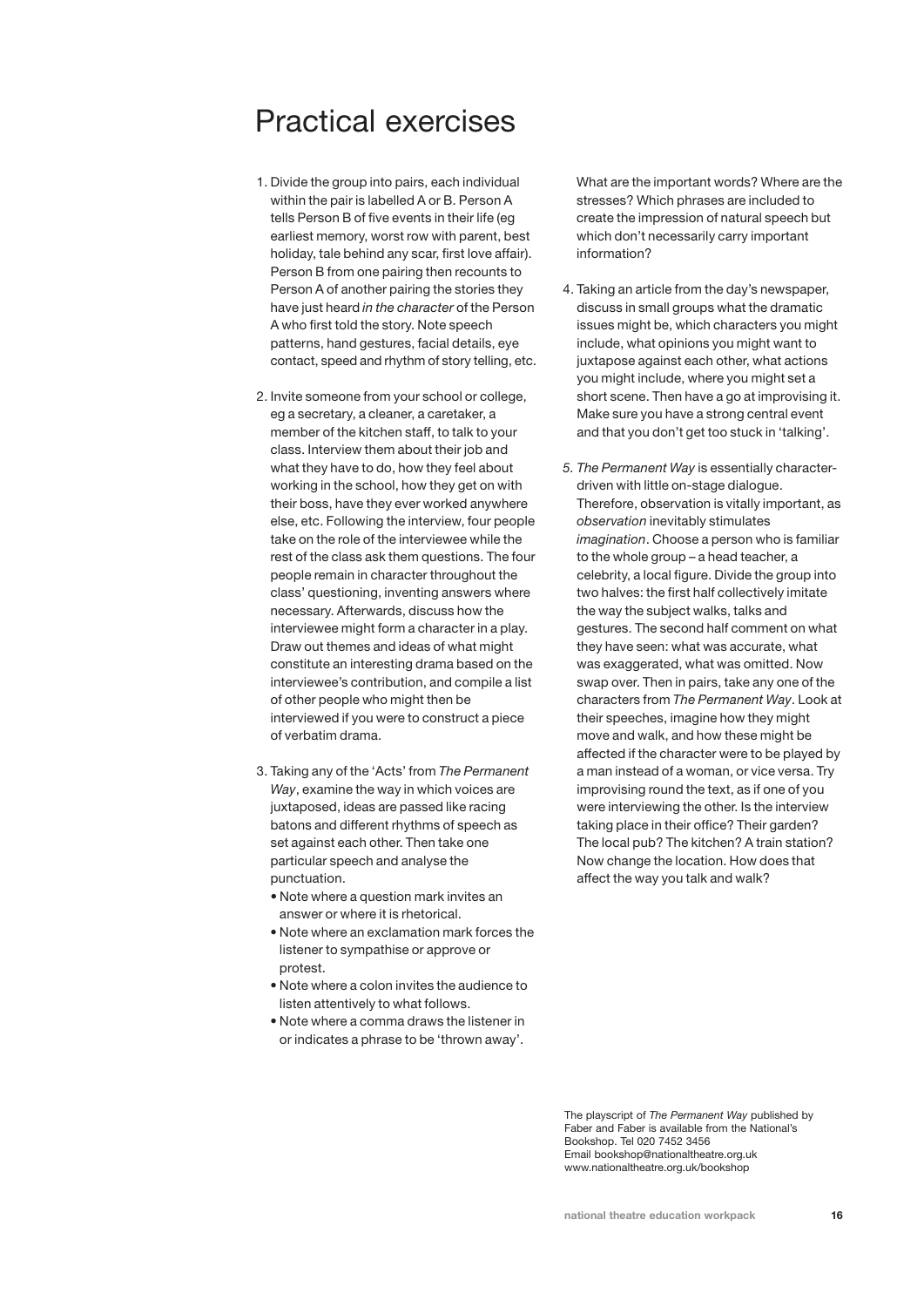## Written work & research

- 1. Read one of David Hare's 'state of the nation' trilogy, *Murmuring Judges*, *Racing Demon* or *The Absence of War*. Compare his fictionalising of the research material in the trilogy with the verbatim presentation of *The Permanent Way*.
- 2. There are a number of issues of citizenship in *The Permanent Way*, including justice, responsibility, materialism, fear, guilt, notions of criminality, the individual versus the state, capitalism. Can you think of any other aspects of citizenship that the play provokes? Taking **one** of these themes and **two** characters from the play, compare and contrast how the theme is explored through each voice.
- 3. The Epilogue presents an array of opinions which in effect encapsulate the play. Taking **one** line from each character in each 'scene' throughout the play, chart out the story presented in *The Permanent Way*.



- 4. The character of the Bereaved Mother states that she was awarded £7,500 for the loss of her son, the Young Man in Denim is compensated £18,000 which also covers the loss of his bag and his ruined trainers. The Second Bereaved Mother describes how 'each child, they say, has a different value, maybe ten thousand pounds, maybe twenty'. The Survivor's Group Founder has settled for a sum that is alleged to be a seven-figure amount. Taking the role of **either** one of the bereaved **or** one of the survivors, write an imaginary letter to the Head of Railtrack outlining your feelings concerning compensation and the Value of Life.
- 5. Political theatre often provokes the audience into changing their perspective on society, and in Brechtian terms, even changing society itself. What do you consider the 'super-objective' of *The Permanent Way* to be? In other words, what does the playwright want the audience to leave the theatre thinking/feeling/doing? How effective is theatre as a means of affecting social change? You might want to consider Brecht's *Brecht on Theatre* or Augusto Boal's *Theatre of the Oppressed*.
- 6. Director Max Stafford-Clark has pioneered new theatre writing, often with a political slant. Taking Mark Ravenhill's *Shopping and F\*\*\*ing*, David Hare's *Fanshen* or Caryl Churchill's *Cloud Nine*, examine the social issues brought to the theatre and the dramatic devices employed. How do these texts compare with other plays first directed by Max Stafford-Clark, such as Stephen Jeffreys' *The Libertine*, Timberlake Wertenbaker's *Our Country's Good* or April De Angelis' *A Laughing Matter*?

Kika Markham photo John Haynes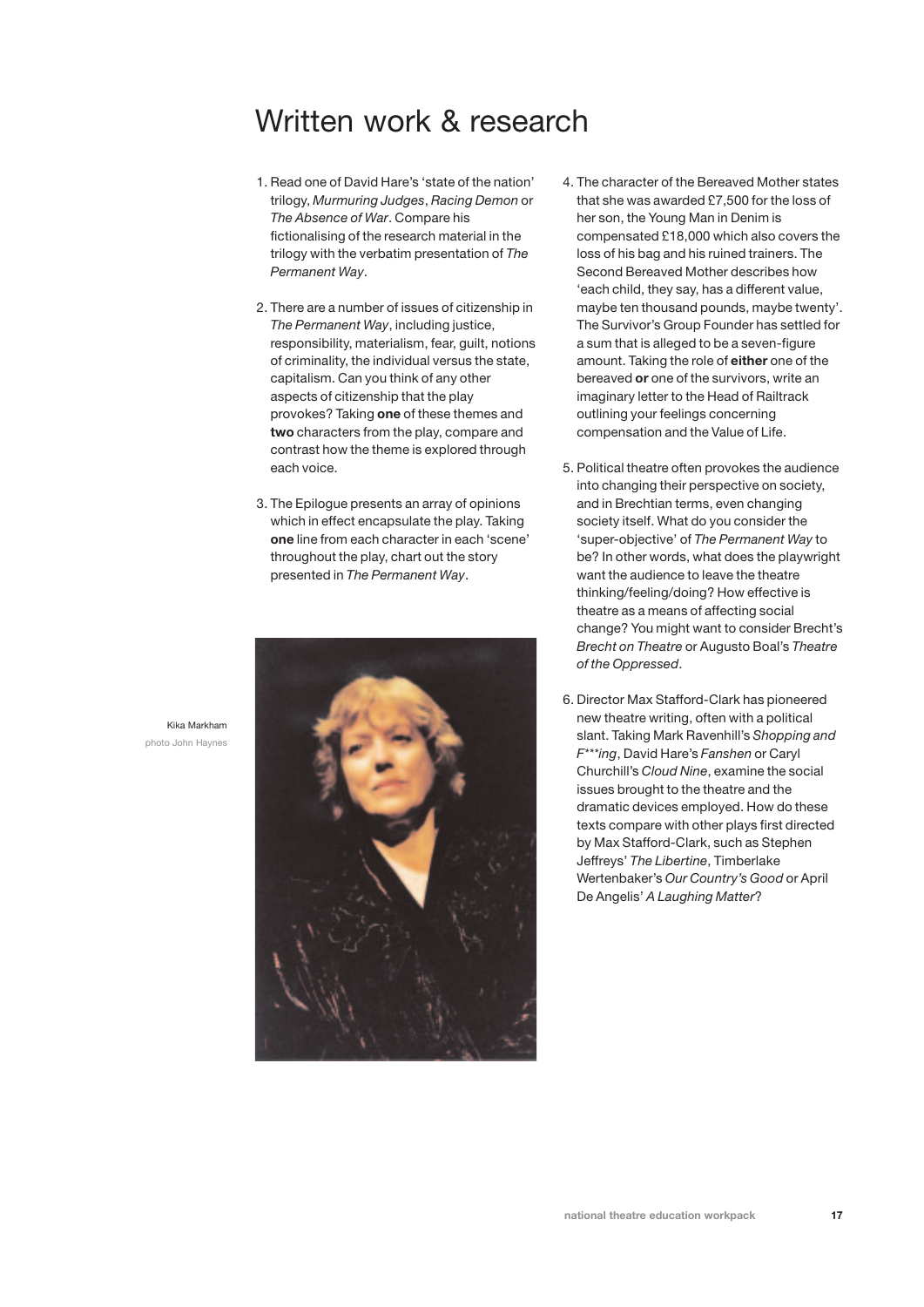# **Bibliography**

- Max Stafford-Clark (2001) *Letters to George* (London: Nick Hern Books)
- David Hare (1999) *Acting Up* (London: Faber and Faber)
- David Hare (1993) *Asking Around* (London: Faber and Faber)
- David Hare (1991) *Writing Left-Handed* (London: Faber and Faber)
- Richard Boon (2003) *About Hare* (London: Faber and Faber)
- John Bull (1986) *New British Political Dramatists* (London: Macmillan)
- Christian Wolmar (2001) *Broken Rails: How Privatisation Wrecked Britain's Railways* (London: Arum Press)
- Ian Jack (2001) *The Crash that Stopped Britain* (London: Granta Books)
- Andrew Murray (2002) *Off the Rails: The Crisis on Britain's Railways* (London: Verso)
- *The Story of the Train* (1999) National Railway Museum
- Bertolt Brecht (2003) *Brecht on Theatre* translated by John Willett (London: Methuen)



• Augusto Boal (1985) *Theatre of the Oppressed* translated by Charles McBride (Theatre Communications Group)

#### **Films and Documentaries**

Ken Loach (2001) *The Navigators* (Channel 4) *Disaster at Paddington*, BBC 1, 3 October 2000 *Panorama: The Wrong Track*, BBC 1, 4 October 2001

*Welcome to Potters Bar: A Rail Cops Special*, BBC 1, 24 April 2003

### **Newspaper Articles**

*The Permanent Way* has provoked many articles in the arts, reviews and news sections of many of the national newspapers. The following provide some interesting angles on the subject matter and its presentation through verbatim drama:

- The Guardian, Saturday 2 February 2002: 'Why fabulate?: Our hunger for stories is limitless but, argues David Hare, the best art is conceived in response to the real world.' (www.guardian.co.uk/saturday\_review/story/ 0,3605,643339,00.html)
- The Guardian, Saturday 1 November 2003: 'Leading us up the wrong track: For his new play, David Hare researched the privatisation of the railways and could find no one in support of it – not even Margaret Thatcher. So why, he asks, does our current government pursue policies that are so obviously both out of step with the desires of the electorate and contrary to expert advice?' (www.guardian.co.uk/arts/politicaltheatre/ story/0,13298,1082035,00.html)
- The Observer, Sunday 9 November 2003: 'Whose line is it anyway?' by Neil Ascherson: 'Disaffected rail employees and disaster survivors have collaborated with David Hare on his explosive new play. Will this mark a golden age for political drama?' (www.guardian.co.uk/arts/politicaltheatre/ story/0,13298,1082019,00.html)

**national theatre education workpack 18**

Matthew Dunster & Souad Faress photo John Haynes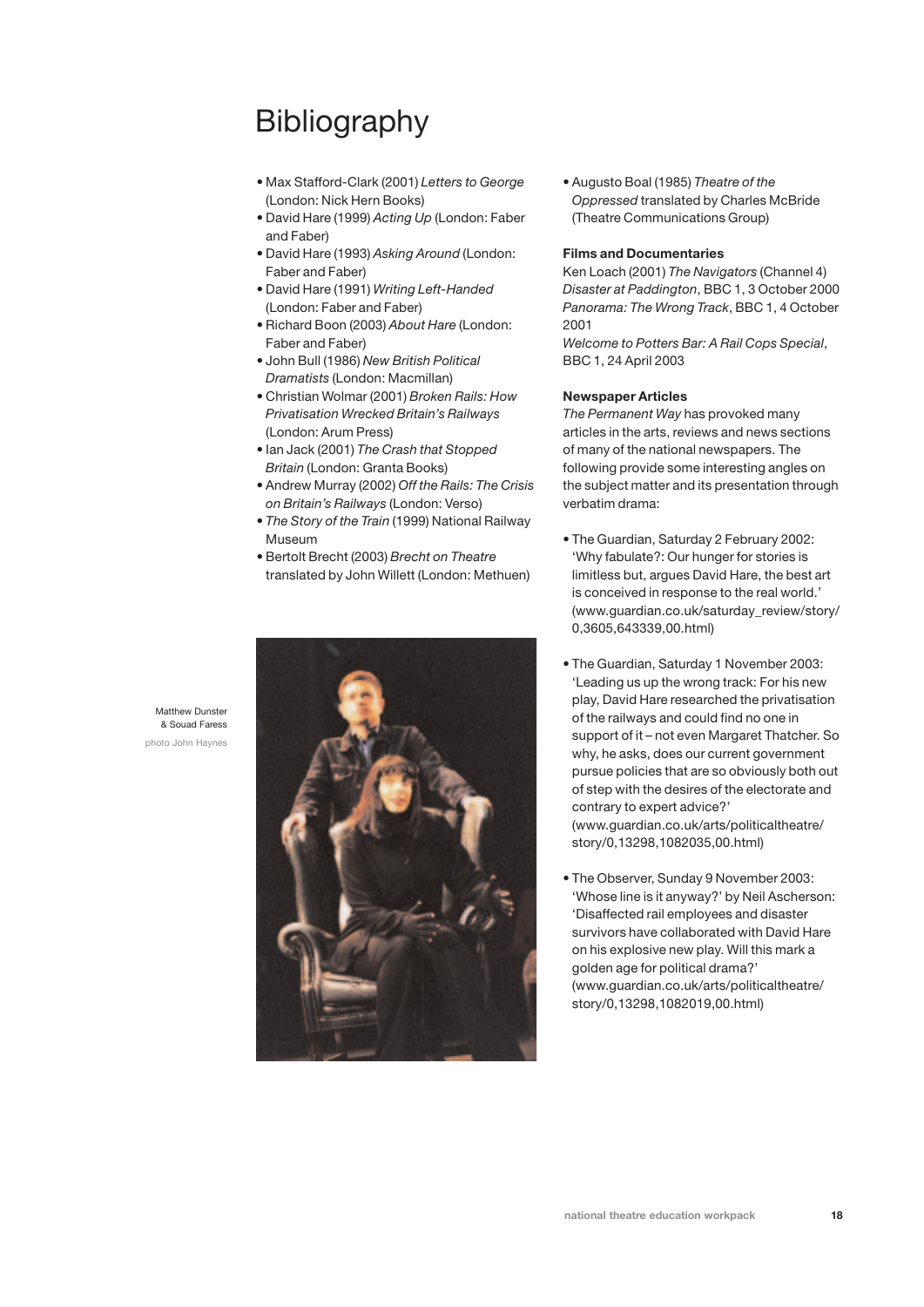- The Independent, Friday 14 November: 'Staging a revolution: Sir David Hare has returned to what he does best: theatrical government-baiting. Paul Taylor hails a renaissance in political drama.'
- The Guardian, Saturday 31 January, 2004: 'Just the ticket: Ian Jack welcomes David Hare's new play, *The Permanent Way*, and the light it sheds on public issues.' (books.guardian.co.uk/review/story/0,12084, 1134478,00.html)
- The Times, Wednesday 11 February 2004: 'Knight of the long knives leaves blood on the tracks' by Ben Webster, 'Sir David Hare's play attacking rail privatisation has been criticised by industry figures as manipulative and distorted.'

(www.timesonline.co.uk/newspaper/0,,172- 996903,00.html)

- The Times, Wednesday 11 February, 2004: 'Playwright who loves to provoke' by Benedict Nightingale, 'But latest work is less open-minded.' (www.timesonline.co.uk/newspaper/0,,172- 996896,00.html)
- The Observer, Sunday 25 February 2004: 'Tracking Truth' by David Aaronovitch, 'Theatre can question where journalists often can't. But it must be a measured inquisition.'

### **Websites**

www.outofjoint.co.uk www.timesonline.co.uk www.guardian.co.uk www.paddingtonsg.org.uk www.networkrail.co.uk www.jarvisplc.com

A transcript of David Hare's interview with Richard Boon at the National Theatre can be found at www.nationaltheatre.org.uk/platforms

The National Theatre's programme to *The Permanent Way* includes an original article by Ian Jack, 'A British Gift'.